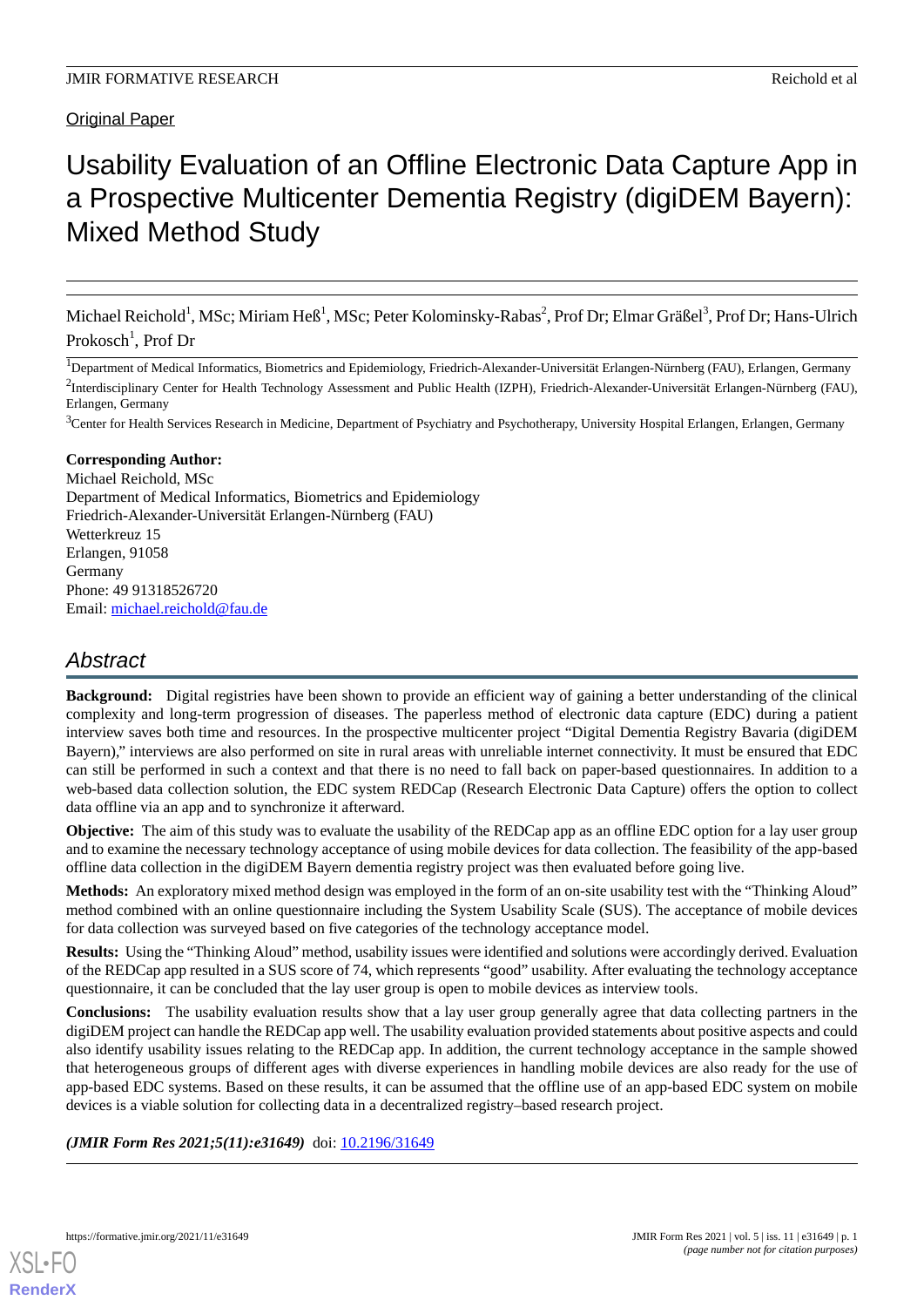### **KEYWORDS**

dementia; usability; evaluation; mobile device; registry; electronic data collection; offline; mobile app; digital health; usability testing

# *Introduction*

Patient registries have proven to be valuable tools for public health surveillance and research studies [[1\]](#page-12-0). In these organized databases, observational study methods are used to collect uniform data and to evaluate specified outcomes for a defined population [\[2\]](#page-12-1). As an alternative to paper-based data collection, electronic data capture (EDC) systems have become established in registries in recent years [\[3](#page-12-2)]. In particular, EDC systems with web-based data collection tools have been widely accepted as the state-of-the-art approach in multicenter studies [[4,](#page-12-3)[5](#page-12-4)]. Such systems offer several advantages, including time and cost savings  $[6,7]$  $[6,7]$  $[6,7]$  $[6,7]$  or higher data quality  $[8-10]$  $[8-10]$  $[8-10]$  such as through plausibility checks during data entry. However, to make the most of these benefits, the EDC system must be designed for usability and tailored to the user's preferred method of data collection [[11\]](#page-12-9).

To successfully integrate an EDC system into a registry-based research project, it is essential to coordinate the system requirements and usability with future users in advance [[12,](#page-12-10)[13\]](#page-12-11). Therefore, the usability of a system is critical to the success of interactive applications in health care [\[11](#page-12-9)]. Only a system that users see as fit for purpose has a better chance of being accepted and used in the long term  $[14,15]$  $[14,15]$  $[14,15]$ . In the fields of eHealth  $[16,17]$  $[16,17]$  $[16,17]$  $[16,17]$  and mobile health  $[18-20]$  $[18-20]$  $[18-20]$ , user-centered usability studies are widely used to identify problems in systems. Although Schmier et al [[21\]](#page-12-18) already demonstrated the practical applications of usability theory for EDC systems in clinical trials in 2005, usability studies in EDC-based registry research are still comparatively rare [\[22](#page-12-19)].

The project "Digital Dementia Registry Bavaria (digiDEM Bayern)" [\[23](#page-13-0)] aims to establish a multicenter, prospective, longitudinal dementia registry. The data collection process is organized with a decentralized approach, including staff from different types of outpatient counseling and caring institutions distributed across Bavaria (Germany). Data collection often takes place in rural areas in the homes of people with dementia, where internet access is patchy or unavailable. In these cases, the project will gather electronic data offline using mobile devices and the app of the EDC system known as REDCap (Research Electronic Data Capture) [[24](#page-13-1)[,25](#page-13-2)].

Thus, the objectives of this study were to evaluate the usability of the REDCap app as an option for offline electronic data collection and to examine whether the target user group has the necessary technology acceptance for data collection using mobile devices. This study should help to identify potential barriers and evaluate the feasibility of the REDCap app in a registry study with a large number of distributed nonexpert data collection partners and the need for offline on-site data collection.

# *Methods*

# **Setting**

To foster dementia research, the registry project digiDEM Bayern [\[23](#page-13-0)] collects data from people with mild cognitive impairment or mild-to-moderate dementia and their family caregivers over a period of 3 years throughout all seven administrative districts of Bavaria. The findings will help to improve the living conditions of people with dementia and their caregiving relatives, especially in rural areas of Bavaria.

In the digiDEM project, data collection for the registry is carried out by approximately 300 so-called "digiDEM partners," who are employees (such as nursing assistants and home health aides) from, for example, community counseling bodies, memory clinics, daycare facilities, or outpatient care organizations distributed across Bavaria that counsel or care for people with dementia and family caregivers. During face-to-face surveys involving interviews of people with dementia and their caregivers, the digiDEM partners enter various types of information [\[23](#page-13-0)], including data about diagnosis, cognitive trajectories, behavioral and psychological symptoms, and the care situation, into a web-based EDC system (REDCap). However, owing to the lack of mobility or poor health of people with dementia [\[26](#page-13-3),[27\]](#page-13-4), conducting the survey at the digiDEM partner's facility is not always possible. In these cases, the data must be gathered in the homes of people with dementia. Given the fact that access to the internet in Germany decreases with age (64.4% at age 73-78 years, 39.4% at age 79-84 years) and when people are living in rural areas [[28](#page-13-5)[,29](#page-13-6)], there is no guarantee that the digiDEM partners can use an existing on-site internet connection for the web-based EDC system while undertaking the survey at participants' homes.

#### **System Description**

In digiDEM, we use REDCap as our EDC system [[24\]](#page-13-1). REDCap is a secure, web-based software platform designed to support data capture for research studies. In addition to the direct web-based data collection, REDCap offers the option of collecting data offline via the REDCap mobile app. The data can be synchronized to the central registry database subsequently [[30\]](#page-13-7). REDCap has been adopted by more than 5265 partners in 142 countries since its initial development at Vanderbilt University [\[31](#page-13-8)].

In our usability evaluation, the app was used "out of the box" as offered by REDCap. The rendering style of the app was retained at the default setting "New render form." Other than the current German language pack "German (DE)" being activated, no further adjustments were made to the REDCap app. The app is provided in English by default; however, there is an option to activate a language file to translate the user interface. Unfortunately, the German language files do not yet cover a full user interface translation (for some screenshots, see [Multimedia Appendix 1\)](#page-11-0). Therefore, some system messages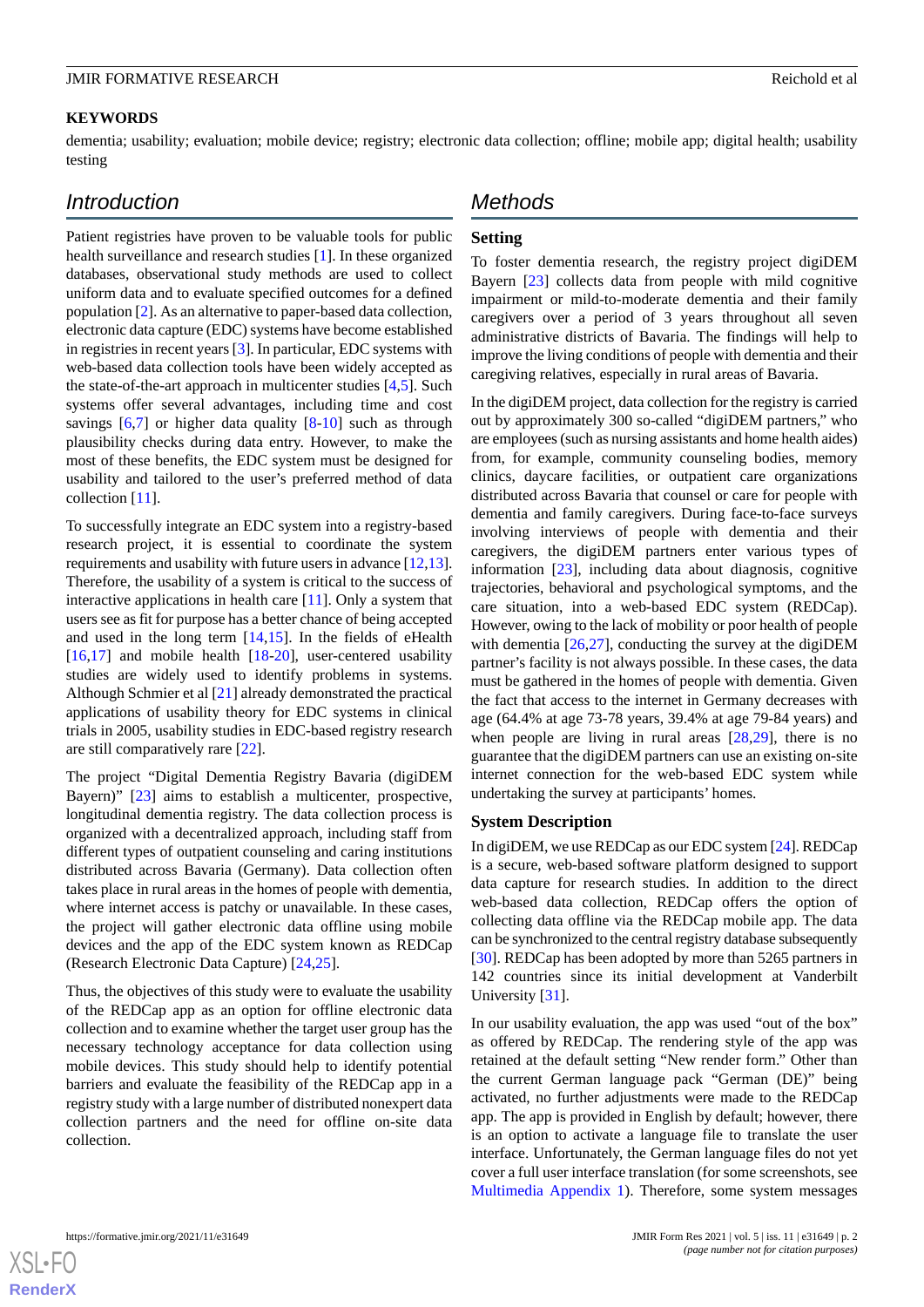are still in English, such as the synchronization report or error messages caused by missing values for mandatory fields. The questionnaire and project's own customized warning messages for plausibility checks can be created in the REDCap designer function and are displayed in German.

#### **Material**

Participants were provided with a tablet (Apple iPad Air 2 with iOS 13.7) to carry out the predefined tasks. The REDCap app (version 5.9.6) was preinstalled on the tablet and a dummy registry project with the test questionnaire for the usability study was set up. A user account was set up in advance for the participants. The test questionnaire contains a subset of questions from the original digiDEM questionnaire [\[23](#page-13-0)]. When designing the questionnaire, care was taken to use all field types that had also been used in the digiDEM questionnaire (textbox, drop-down list, radio buttons, multiple-choice checkboxes, date field). Some questions were linked by means of branching logic only to appear if the previous question was answered with a defined value. A plausibility warning message was also included to monitor the participants' reactions to such warnings.

# **Study Design**

We performed a mixed methods study in our usability evaluation with an exploratory sequential design [[32\]](#page-13-9). The qualitatively driven study (known as "Quant->qual") started with a "Thinking Aloud" [\[33](#page-13-10)] component, followed by the standardized quantitative System Usability Scale (SUS) usability questionnaire. To also examine participants' attitudes toward the mobile device–based data collection, a questionnaire based on the technology acceptance model (TAM) was applied. The study was performed over 4 weeks in October 2020.

Using a mixed methods approach, we were able to triangulate several data sources and hence consider the research question from different perspectives [\[34](#page-13-11)]: participants' thoughts, demographic data, and structured questionnaires. Combining data from qualitative and quantitative methods can balance the strengths and offset possible limitations of the respective method [[17\]](#page-12-15), provide a more comprehensive understanding of evidence [[35\]](#page-13-12), and help researchers investigate the usability as comprehensively as possible [[36,](#page-13-13)[37\]](#page-13-14)*.*

# **Test Procedure**

#### *Design*

The test procedure consisted of two sequential independent parts, as illustrated in [Figure 1.](#page-2-0) In the first part, qualitative data were collected using the Thinking Aloud method. In the second part, quantitative data were obtained using an online questionnaire.

We pretested the test procedure with four scientific project members to determine its suitability for obtaining rich data to address the proposed research objectives. Furthermore, technical and operational problems were addressed so that they could be excluded during the test.

Before starting the test procedure, the participants were informed about the app's purpose and the test procedure. A demonstration video was produced in advance and shown before the test to familiarize participants with the Thinking Aloud method. In addition, a test manual was created, including all questions (for the participant) and answers (for the simulated patient) for the tasks in the test survey [\(Multimedia Appendix 2](#page-11-1)). To ensure that participants had sufficient information to perform the tasks, they received a brief in-person tutorial on using the REDCap app ([Multimedia Appendix 3](#page-11-2)).

<span id="page-2-0"></span>Figure 1. Overview of the systems and methods used during the test procedure. SUS: System Usability Scale; TAM: technology acceptance model; REDCap: Research Electronic Data Capture.



# *Qualitative Data Collection*

Quantitative usability questionnaires cannot provide precise information about why a participant has rated usability in a particular way, and no direct usability problems can be derived from these responses [\[37](#page-13-14)]. Therefore, we used the Thinking Aloud method as a user-centered design approach to derive qualitative statements [[38\]](#page-13-15). There is a potential risk of the participant forgetting to simultaneously express their thoughts while solving a task [[39\]](#page-13-16). If a researcher actively intervenes and

asks them to explain their thoughts, this can distract the participant's attention or modify their thought processes. This interference can be seen as a kind of experimenter bias, which can strongly impact the reliability and validity of the qualitative data [\[40](#page-13-17),[41\]](#page-13-18). Therefore, the research team ensured as little interference as possible within the Thinking Aloud process [\[11](#page-12-9)]. Participants were simply reminded to keep talking if they stopped verbalizing their thoughts. Other, more intrusive types of probes to gather even more useful information were not used.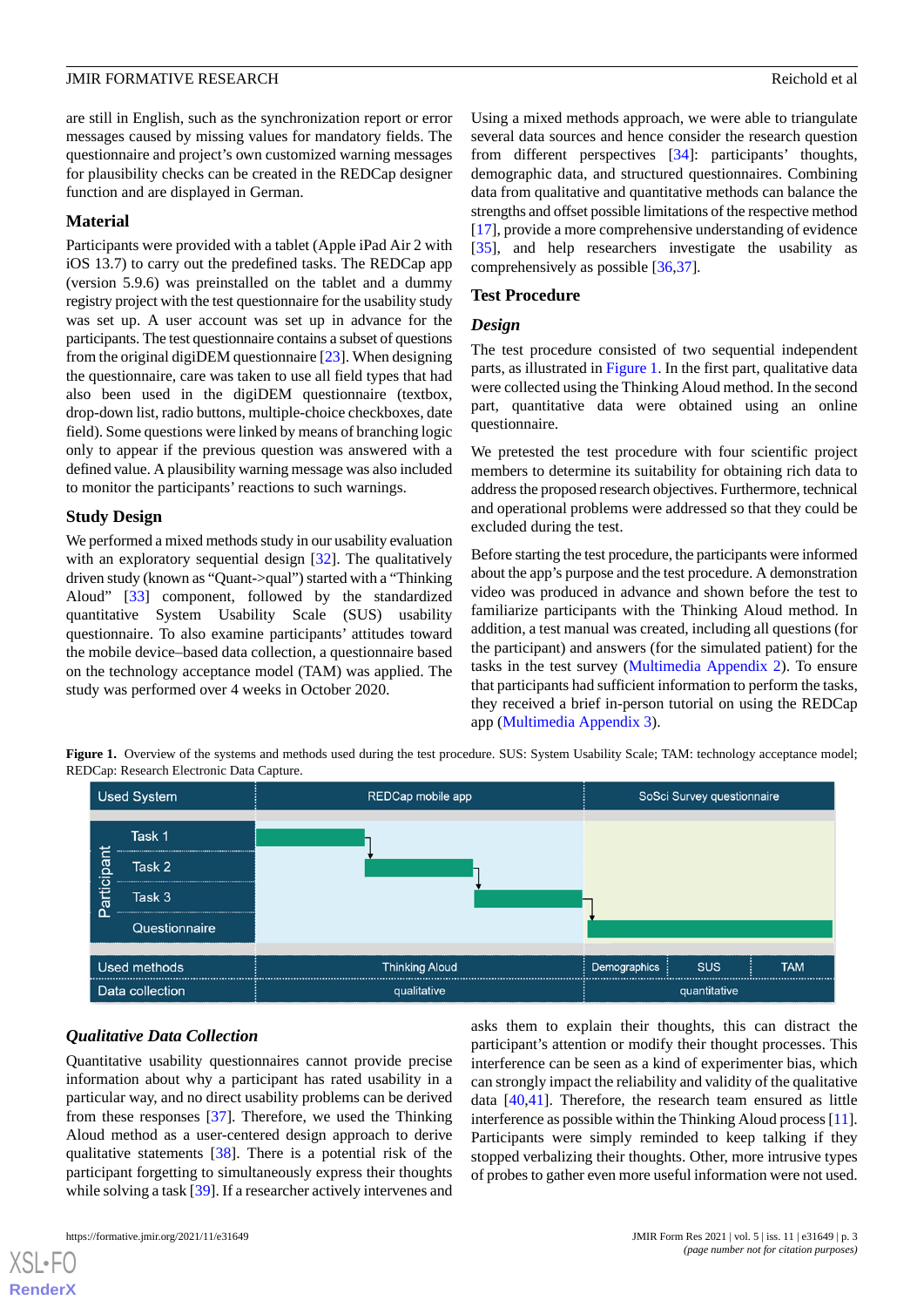For the Thinking Aloud test, a digiDEM on-site interview situation was simulated. The participant had to enter the data into the app while interviewing people with dementia. The interviewee was simulated by a research assistant and was the same person for all participants. In the test survey, the participant had to complete three predefined tasks in the REDCap app. The tasks increased in complexity and represented realistic examples of tasks in the digiDEM data collection pathway. The first task required offline data collection in the form of a baseline interview, which included questions such as "What is your marital status?" or "Is there a medically confirmed diagnosis of dementia?" [\(Multimedia Appendix 1](#page-11-0)). The participant then had to upload the offline collected data to the server (synchronization) in the second task. In the final task, the participant conducted a follow-up interview.

#### *Quantitative Data Collection*

After completing the three tasks, the participant had to fill out an online questionnaire by means of the SoSci Survey tool [[42\]](#page-13-19), which consisted of sociodemographic data, the SUS [[43\]](#page-13-20), and a detailed TAM questionnaire [\(Multimedia Appendix 4](#page-11-3)).

The sociodemographic part included three closed questions on age, gender, and experience with technical devices. The SUS is a standardized scoring questionnaire that ensures a valid and reliable measurement for usability [[44](#page-13-21)[,45](#page-13-22)]. It provides usable results even with a smaller sample [\[46](#page-13-23)]. The German version of the SUS questionnaire was used in this study [[47\]](#page-13-24).

To rule out the possibility that a dismissive attitude toward mobile devices for data collection leads to poor usability, we evaluated technology acceptance based on the TAM. According to Davis [\[48\]](#page-13-25), two factors are crucial for determining technology acceptance: perceived usefulness and perceived ease of use. Although the TAM is a well-established instrument for determining technology acceptance in health care [[49\]](#page-13-26), according to Holden and Karsh [\[50](#page-14-0)] and Ammenwerth [[51\]](#page-14-1), the model could benefit from modifications by taking into account external influencing variables in the health care environment. To account for this possibility, we included three further categories. The category "anxiety" was added [[52\]](#page-14-2) since some users experience anxiety when they are asked to use a new system [[53\]](#page-14-3). The second category added was "social influence" [[54\]](#page-14-4); this was added because digiDEM partners often work together in teams at their institution, and therefore the social environment could have an impact on acceptance [[55](#page-14-5),[56\]](#page-14-6). Third, since the successful use of technology depends heavily on adequate organizational and technical infrastructure and support, the category "facilitating conditions" was also included [[57\]](#page-14-7). Therefore, our TAM questionnaire contained five categories (perceived usefulness, perceived ease of use, anxiety, social influence, and facilitating conditions), each evaluated on a 5-point Likert scale. Each category was investigated by way of multiple items ([Multimedia Appendix 4\)](#page-11-3).

#### **Participants and Recruitment**

We took care that the sociodemographic characteristics of the sample were as broadly distributed as possible to guarantee validity and trustworthiness of the qualitative data [[58](#page-14-8)[,59](#page-14-9)]. In particular, all age groups needed to be included in the sample,

as age can significantly affect the usability rating [[60](#page-14-10)[,61](#page-14-11)]. For the sample selection, the digiDEM partners were first divided into subgroups based on the type of facility in which they worked: community counseling bodies, support groups, flat-sharing communities, daycare facilities, outpatient care organizations, geriatric rehabilitation facilities, and research institutes. From each subgroup, 1-2 participants were recruited randomly using balanced randomization.

We estimated requiring a minimum sample size of 12 participants based on our test procedure for a proper usability evaluation. Because the Thinking Aloud method provides a rich source of qualitative data  $[11]$  $[11]$ , even a small sample (approximately 8 participants) is sufficient to understand the task behavior [\[62](#page-14-12)] and to identify the main usability problems [[63\]](#page-14-13). For quantitative data, Tullis and Stetson [[46\]](#page-13-23) observed that even with 12 participants, the SUS questionnaire produced the same results as a larger sample in at least 90% of the cases studied.

# **Inclusion and Exclusion Criteria**

Participants in the study were selected from digiDEM partners who will eventually carry out the data collection as part of the digiDEM project. There were no limitations based on age, profession, or experience with information technology. Because digiDEM partners who have already gained experience with the REDCap app or another EDC system had to be excluded, we did not include memory clinic facilities that had participated in an earlier study.

#### **Data Analysis**

#### *Qualitative Data Analysis*

The qualitative evaluation of the Thinking Aloud results was based on content analysis. Therefore, the participants were filmed while performing the tasks and a screen capture video of the tablet was recorded. All recordings of the Thinking Aloud test were transcribed verbatim and analyzed according to the structured content analysis method developed by Mayring [[64\]](#page-14-14). The software MAXQDA (Version 2020 Plus) was used to transcribe the recordings and analyze data.

To ensure the trustworthiness of the qualitative data, we followed the checklist drawn up by Elo et al [[65\]](#page-14-15). Accordingly, we started with a preliminary content analysis after the first participants had completed the test procedure. Two researchers (MR, MH) independently coded four interviews. To increase reliability, coders differed in age, gender, and professional background [\[64](#page-14-14)[,66](#page-14-16)]. The participants' statements were divided into the following main categories: "positive aspects," "suggestions for improvement," and "problems." In line with the Zapf taxonomy of errors, the category "problems" was subdivided into either "functionality problems" or "usability problems" [[67\]](#page-14-17). Functionality problems refer to the mismatch between the task being carried out and the app (eg, an error occurring while data are being uploaded), whereas usability problems refer to the mismatch between the user and app (eg, the app does not fit the user's expectation because the logout button is only found on the landing page) [\[68](#page-14-18)[,69](#page-14-19)].

 $XS$ -FO **[RenderX](http://www.renderx.com/)**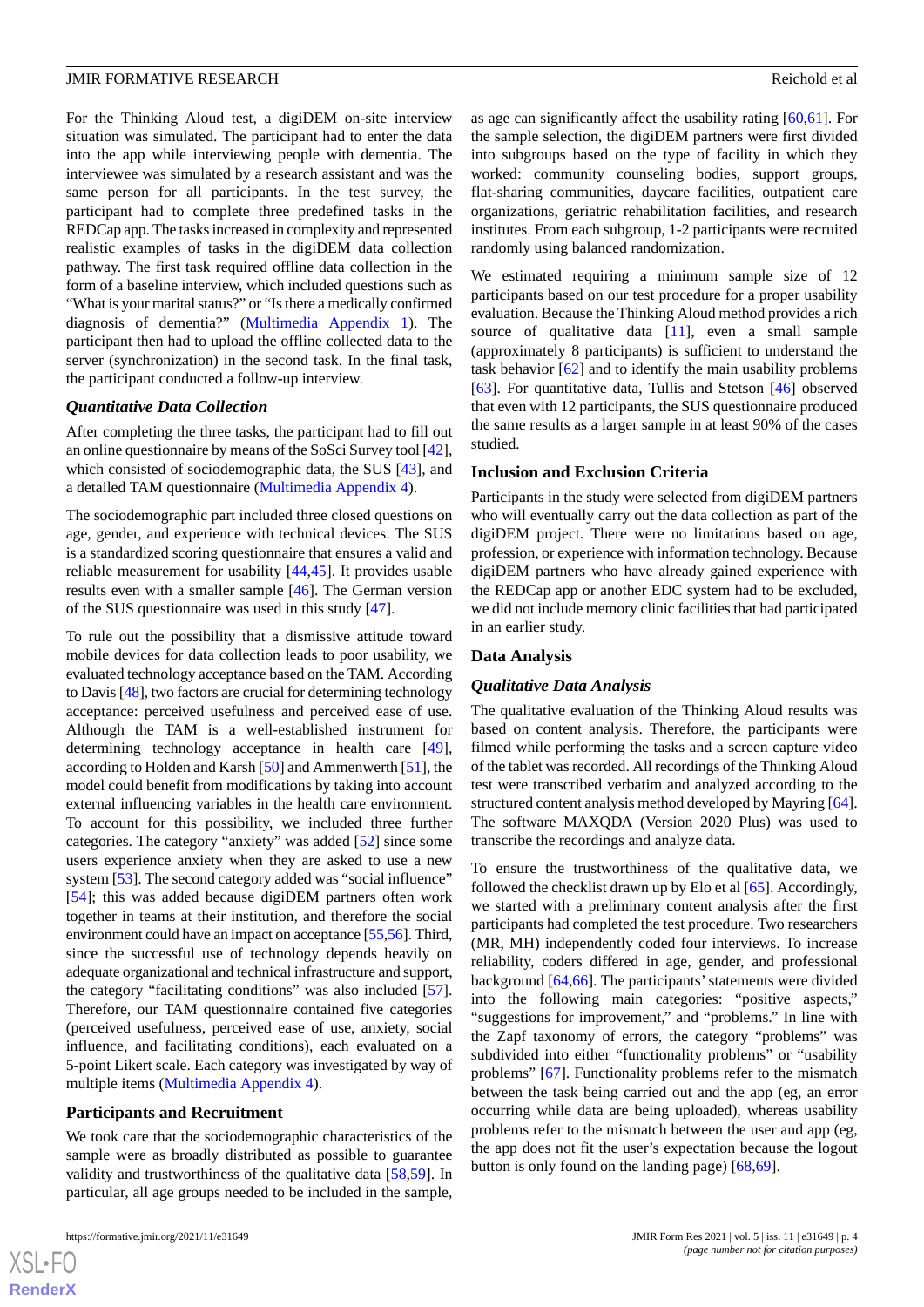Subcategories for the main categories were defined during the analysis. This category system served as the basis for coding the remaining transcripts. Given the descriptive nature of the data, additional subcategories emerged during coding. This process continued until saturation of the category system was achieved [\[58](#page-14-8)]. In a second run, a complete back check of the designed structure was performed. Finally, to increase trustworthiness, the entire research team reviewed the analysis process and categorizations in terms of researcher triangulation [[70\]](#page-14-20). Differences in the coding were discussed and resolved by mutual agreement [\[71](#page-14-21)].

Because issues in the category "usability problems" mainly influence software usability, these statements were weighted by two independent researchers (MR, MH) according to the severity rating formulated by Nielsen [[62,](#page-14-12)[63\]](#page-14-13). The severity rating scale ranges from 0 to 4, where 0 means "I don't agree that this is a usability problem at all" and 4 means "Usability catastrophe: imperative to fix this before product can be released" [[62\]](#page-14-12). Major issues should be given higher priority because they can impact data quality, satisfaction, and functionality [\[22](#page-12-19)]. As Nielsen did not specify a method for calculating an overall severity score, we calculated an issue's severity score by multiplying the severity rating by the number of mentions.

#### *Quantitative Data Analysis*

The SUS was evaluated using Brooke's evaluation scheme [[43\]](#page-13-20). Therefore, the weighting of the answers (1=strongly disagree to 5=strongly agree) was recoded. For positively worded questions, the most negative answer option (strongly disagree) was weighted with a 0 and the most positive answer (strongly agree) was weighted with a 4. For negatively worded questions, the coding was the exact reverse. All values per subject were summed and multiplied by 2.5. Thus, a value ranging from 0 (worst imaginable usability) to 100 (best imaginable usability) was achieved, ensuring the values' comparability [[43\]](#page-13-20). The boxplot form was chosen to present the data distribution based on the results of the TAM questionnaire in a standardized manner. All statistical calculations were performed with SPSS (Version 26.0) software.

#### **Ethical Statement**

Before this study, approval was obtained from the institutional review board, the Committee on Research Ethics of the Friedrich-Alexander-University Erlangen-Nürnberg (Germany), following all applicable regulations (346\_20 Bc). Informed consent was obtained in writing from all participants beforehand. Participation in the study was voluntary and no incentives were offered for participating.

# *Results*

#### **Participant Characteristics**

In total, 12 participants took part in our usability study (6 men and 6 women). The participants were distributed over different types of institutions: community counseling (2), support groups (1), flat-sharing communities (1), daycare facilities (2), outpatient care organizations (2), geriatric rehabilitation facilities (2), and research institutes (2). The age of the participants covered all five age groups: 18-24 years, 25-34 years, 35-44 years, 45-49 years, and >60 years ([Table 1](#page-4-0)).

When asked about experience with mobile devices (personal or professional), 10 out of 12 participants mentioned experience with a smartphone, half of the sample had experience using tablets, and one participant had no experience with any of the listed devices [\(Table 1\)](#page-4-0).

None of the participants had any experience in EDC systems or registry-based research studies. These were medical assistants, nursing assistants, home health aides, and volunteer assistants, with caring for or counseling people with dementia and family caregivers as their primary role.

<span id="page-4-0"></span>**Table 1.** Characteristics of the participants: age group, gender, and device experience.

| $\mathbf{r}$<br>. .<br>$\sim$ $\sim$ $\sim$<br>$\sim$<br>$\mathbf{r}$ |                   |                 |                    |  |  |  |  |  |  |  |
|-----------------------------------------------------------------------|-------------------|-----------------|--------------------|--|--|--|--|--|--|--|
| Characteristics                                                       | Women $(n=6)$ , n | Men $(n=6)$ , n | Total $(N=12)$ , n |  |  |  |  |  |  |  |
| Age group (years)                                                     |                   |                 |                    |  |  |  |  |  |  |  |
| 18-24                                                                 |                   | $\theta$        |                    |  |  |  |  |  |  |  |
| $25 - 34$                                                             | $\overline{c}$    | $\overline{c}$  | 4                  |  |  |  |  |  |  |  |
| 35-44                                                                 | $\mathbf{0}$      |                 |                    |  |  |  |  |  |  |  |
| 45-59                                                                 | $\overline{c}$    | 3               | 5                  |  |  |  |  |  |  |  |
| >60                                                                   |                   | $\Omega$        |                    |  |  |  |  |  |  |  |
| Device experience (private or professional)                           |                   |                 |                    |  |  |  |  |  |  |  |
| Smartphone                                                            | 6                 | 4               | 10                 |  |  |  |  |  |  |  |
| Tablet                                                                | $\overline{2}$    | 4               | 6                  |  |  |  |  |  |  |  |
| Desktop-PC                                                            | 4                 | 4               | 8                  |  |  |  |  |  |  |  |
| Laptop                                                                | 6                 | 3               | 9                  |  |  |  |  |  |  |  |
| None                                                                  | $\boldsymbol{0}$  |                 |                    |  |  |  |  |  |  |  |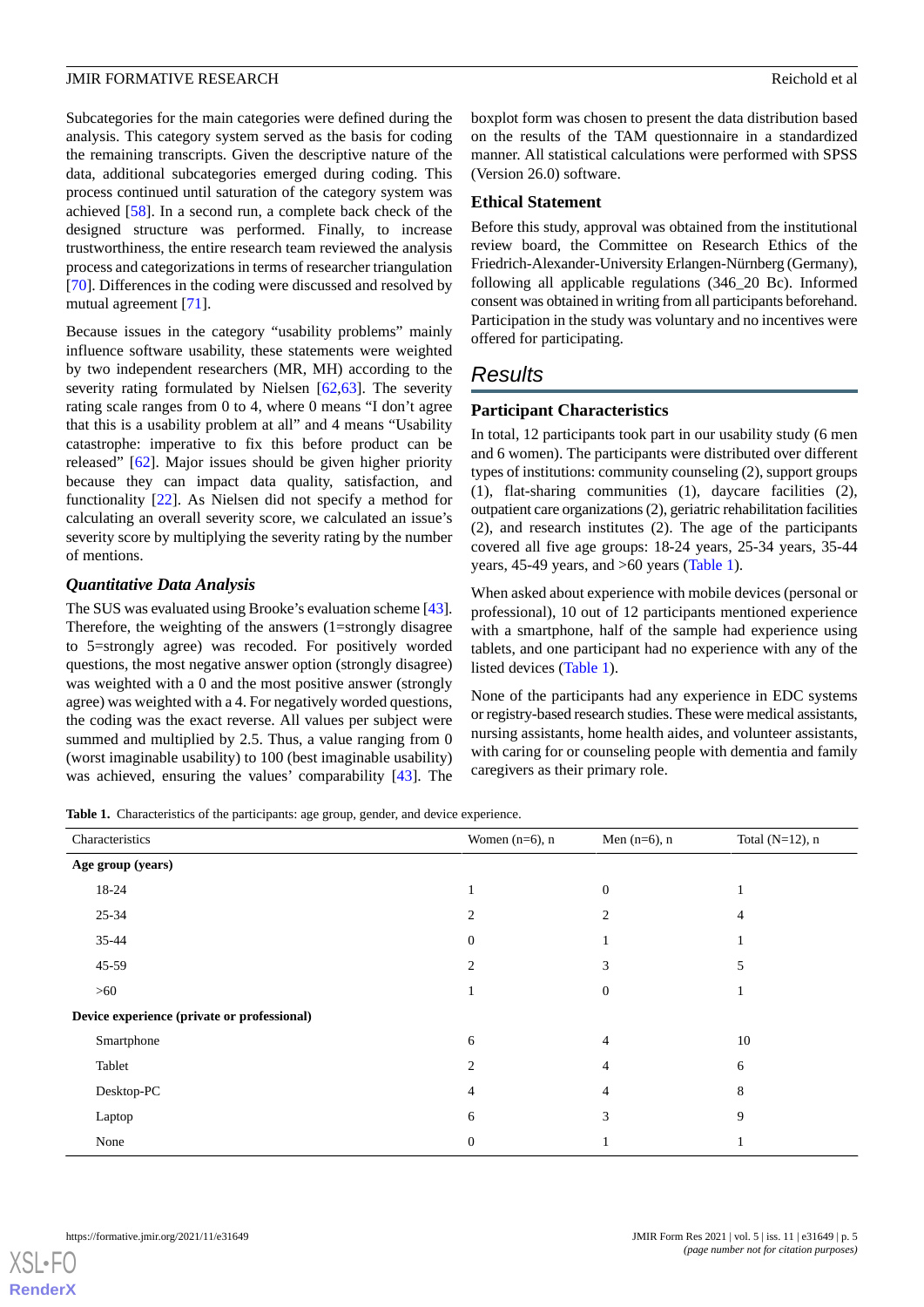### *Overview*

The time it took participants to complete the three tasks in the REDCap app varied from 19 to 27 minutes. The coding of the Thinking Aloud method transcripts resulted in a total of 160 statements coded, including 44 positive aspects, 57 suggestions for improvement, 50 usability problems, and 9 functionality problems (all statements were counted individually). The coded transcript can be found in [Multimedia Appendix 5](#page-12-20).

# *Positive Aspects*

<span id="page-5-0"></span>A total of 44 positive statements could be identified. As shown in [Table 2](#page-5-0), these were categorized into six subcategories (grouped by participants).

Seven out of 12 participants were optimistic about the app's learnability and navigation: "Once you've done it a couple of times, you're good with it" or "At the beginning, I was a bit confused...but now I understand it better already." One research partner described the first steps from logging in to collecting data as "so even for me so far, foolproof." Another positive aspect was the app's feedback function for the project's own built-in plausibility checks and warning messages: "Yes, that is also very helpful in any case, that you get the error message right away." Feedback from the system such as receiving green symbols after successful saving of the questionnaires gave the participants a sense of security: "Yes and now it's green. So, I assume that everything is saved." In addition, some participants described the app as "clearly designed" and "well structured."

| Subcategory (positive aspects) | Participants, n |  |  |  |  |  |  |
|--------------------------------|-----------------|--|--|--|--|--|--|
| Learnability                   |                 |  |  |  |  |  |  |
| Navigation                     | 7               |  |  |  |  |  |  |
| Feedback                       | 6               |  |  |  |  |  |  |
| Instructions                   | 5               |  |  |  |  |  |  |
| Design                         | $\overline{4}$  |  |  |  |  |  |  |
| Structure                      | 3               |  |  |  |  |  |  |

#### **Table 2.** Distribution of the subcategories for "positive aspects."

# *Functionality Problems*

Two functionality problems were identified that were seen as most important. The first occurred while synchronizing the data collected offline. Two participants were unable to transfer the data. One participant commented: "'Stop sending modified records to server' [warning message in REDCap]—okay, let's see what's wrong. This should not happen, right?" Because the detailed description of the problem was in English, the participants could not solve it themselves. The problem arose because no data synchronization had occurred before the data collection. Therefore, the project in the app must be synchronized before the offline survey is carried out to prevent an interruption. The second problem became evident in the third task. The participant was supposed to conduct a follow-up interview in the record of the baseline interview (task 1). However, the participant created a new record and collected the follow-up interview data for a new study participant. The REDCap app should not offer this option as it requires further action to link the data to the existing data set from the baseline interview.

#### *Usability Problems*

Special attention was paid to the category "usability problems," mainly influencing the app's usability. A total of 50 statements were categorized into 6 subcategories. [Table 3](#page-5-1) shows the usability problems, sorted by the severity score, which resulted from multiplying the severity rating by the number of mentions.

The REDCap app offers the option of translating the app's interface using a language file. Nevertheless, not all terms have yet been translated into German. Some error and warning messages from the system are still in English, such as the message that appears when a user leaves a questionnaire without first saving it ([Figure 2\)](#page-6-0).

<span id="page-5-1"></span>**Table 3.** Categories of usability problems and the derived importance discovered in the test.

| Usability problem               | Severity rating | Number of mentions | Severity score |
|---------------------------------|-----------------|--------------------|----------------|
| Language                        |                 | 6                  | 18             |
| Feedback                        |                 | 4                  | 12             |
| Perceived offer character       |                 | <sub>6</sub>       | 12             |
| Inconsistent interaction design |                 | 4                  | 8              |
| Navigation                      |                 |                    |                |
| Knowledge error                 |                 |                    |                |

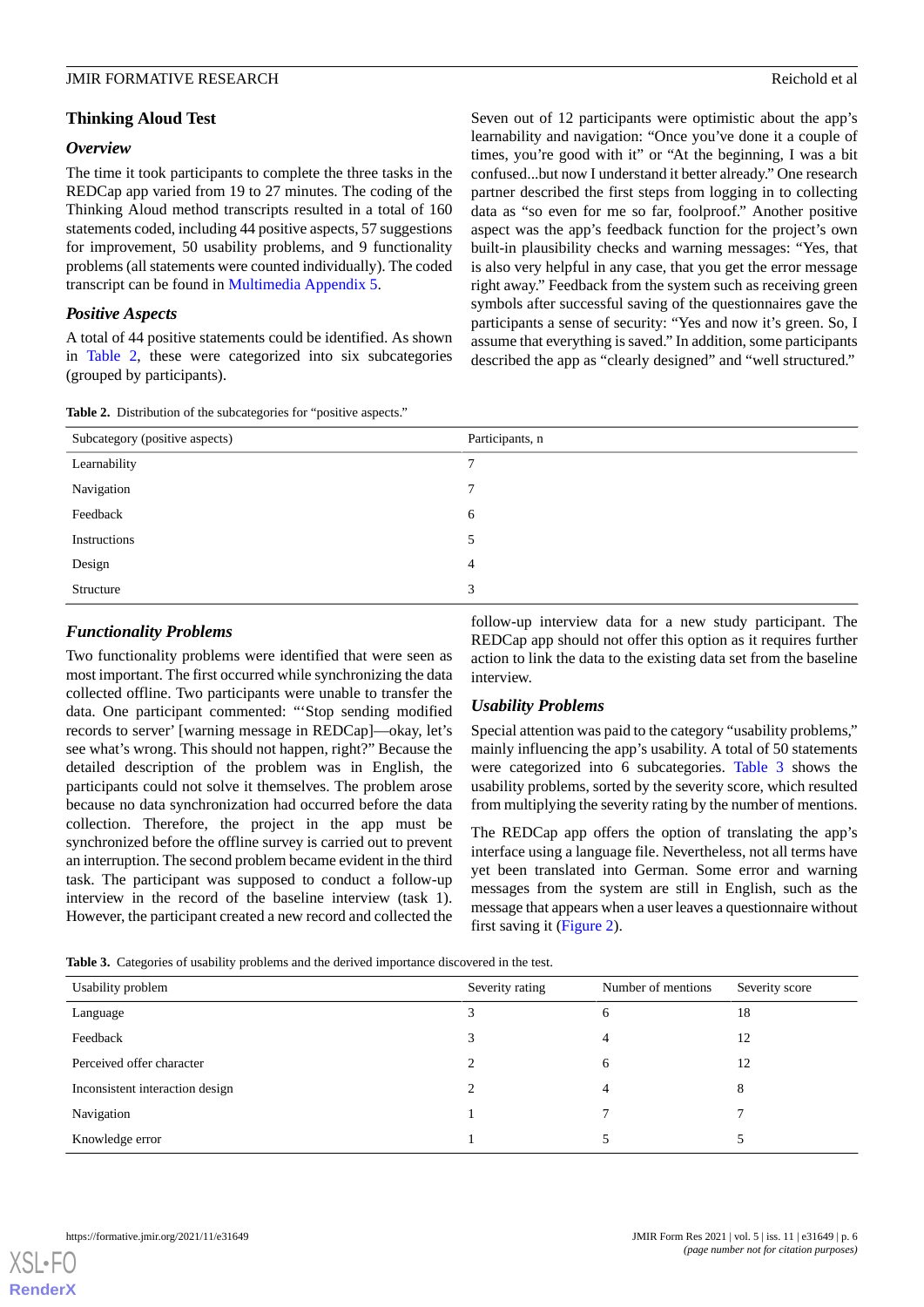<span id="page-6-0"></span>**Figure 2.** Screenshot of the REDCap app with a mix of German and English.



One participant was critical of the increased time required to interpret the English language: "I must ensure that I manage my time well and therefore I can't constantly think about what that means." The mixing of German and English bothered two users and resulted in some confusion: "It's still a bit confusing. A few times it's in German, then again in English. You have to switch quickly in your mind." It is noticeable that the language barrier was complained about by participants from the two youngest age groups, who also achieved a lower SUS score.

The lack of information given to users about what is happening in the app ("feedback") led to confusion during the survey and delayed task processing: "So here I'm not sure how to proceed." This also led to uncertainty such as with regard to whether or not the synchronization task was successful: "For me, it's unfortunately not apparent whether the data has been uploaded or not." It is noteworthy that this usability problem only affected the participants who had no experience using tablets.

Participants were sometimes unaware of a function behind an interactive element such as a button ("perceived offer character"). For example, after logging into the app, the user must actively select a project to collect data, even if the user had been authorized only for one project. One participant described this situation as follows: "Next I go to 'My Projects' [4 second pause] Okay, the button's missing, or I'm really having a blackout." Especially in the older age group  $(45-59)$ years), buttons not being recognized as functions was a recurring problem.

In some situations, the participants expected a different function based on the design ("inconsistent interaction design"). The field type "date" was especially challenging for four participants. As shown in [Figure 3](#page-6-1), the "date" field offers both a calendar icon and a textbox. However, the date could only be selected by clicking on the calendar icon. Four participants needed several attempts to select the correct date because the date field behaved differently from previous input fields.

<span id="page-6-1"></span>Figure 3. Screenshot (in English and German) of a question with the field type "date".

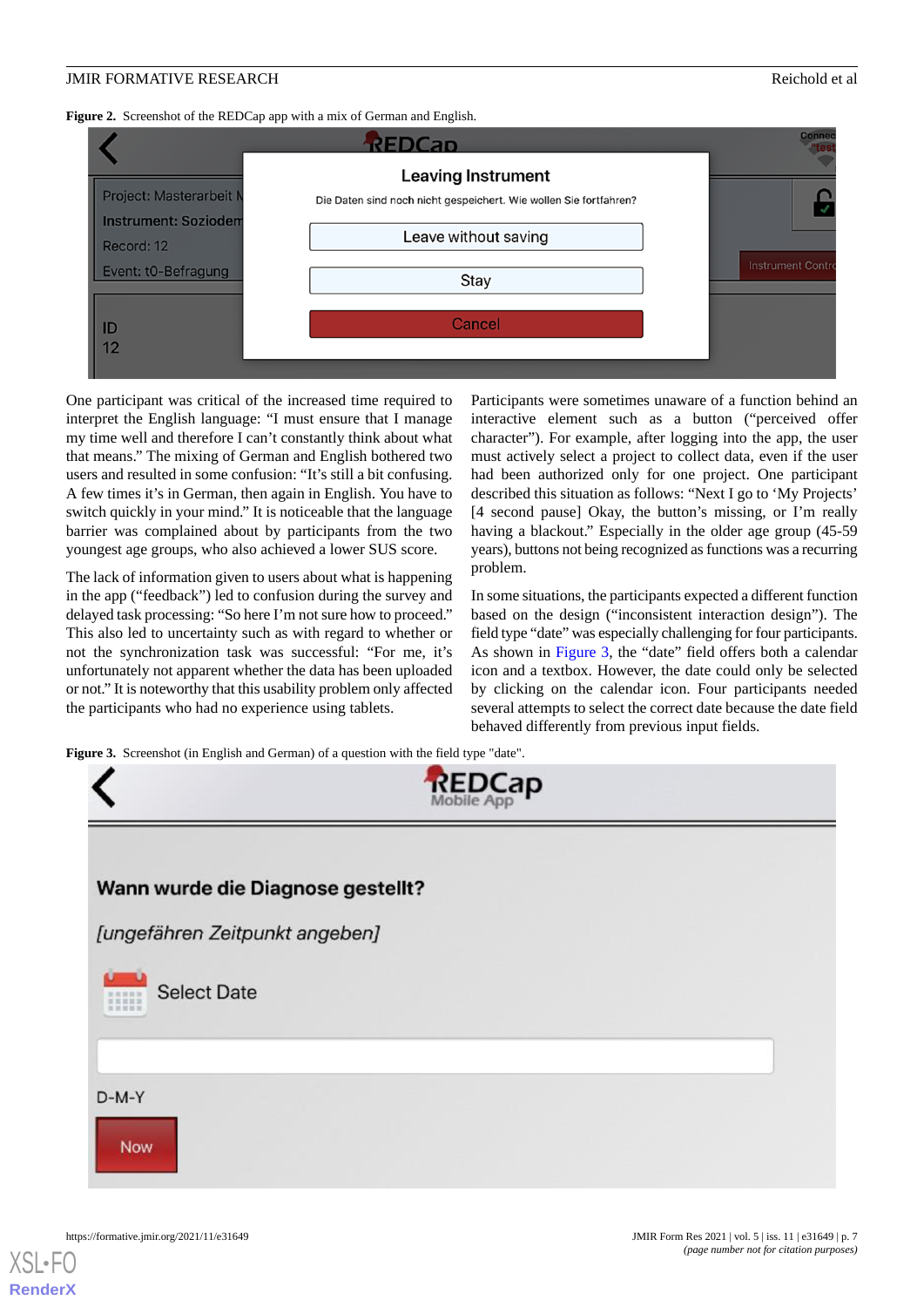Although many participants appreciated the navigation in the app, they felt some navigation procedures to be too complicated ("navigation"). In particular, the pathway to logging out of the app was felt to be too cumbersome to find: "So how do I get out of here now?" Some usability problems were also caused by knowledge gaps ("knowledge error"): "How do I see what survey date I've chosen?"

#### *Suggestions for Improvement*

Some participants immediately provided suggestions for improvement after pointing out a problem. A total of 57 suggestions for improvement were identified, which were categorized into 5 subcategories (grouped by participants). Eight out of 12 participants suggested more explicit feedback, especially when synchronizing data during the second task: "Just a confirmation, for example, a pop-up message 'Date successfully transferred,' that I know I can go back." Seven participants requested a "notes" field to collect additional data: "I would find it helpful to have the option to make notes quickly." REDCap offers the function "field notes," but it was not intuitive for the participants to find. Furthermore, 4 of the 8 participants would have found it more intuitive if they could have gone directly to the next question using the enter key: "For me, it would be helpful that it then jumps to the next question." In addition, 5 out of 12 participants suggested an easier way to log out: "Simple 'logout' would have been clearer." Four

participants proposed a more flexible option for language selection, either to switch entirely to German or to have more language options for colleagues whose native language is neither German nor English: "I also have colleagues who speak German but come from another country. So maybe another translation is necessary." Moreover, 3 out of the 12 participants suggested more color tones and graphic highlighting in the design. Another participant would have preferred an indication of the progress of data collection: "for example, 'You have completed 18 of 20 survey forms'."

#### **Identified Implications and Recommendations**

Based on the usability problems found and suggestions for improvement, we identified implications and recommendations ([Table 4](#page-7-0)). While analyzing the video and screen recordings, we observed that many of the usability problems led to uncertainty among participants, also resulting in delays in the survey process. In addition, this may cause data to be partially collected, or in the worst case, an interview could be cut short.

There are short-term solutions that the project team can provide, such as targeted user training for the identified issues or providing a test environment for users to familiarize themselves with the system. There is also long-term optimization potential that should be addressed by REDCap's developers, such as including a user expertise-based help option within the app.

<span id="page-7-0"></span>**Table 4.** Identified problems of the usability test, and short- or long-term solutions.

| Problem                   |                                    | Short-term solution (by the project)                                                                                       | Long-term optimization (by the developers)                                                                                 |  |  |  |  |
|---------------------------|------------------------------------|----------------------------------------------------------------------------------------------------------------------------|----------------------------------------------------------------------------------------------------------------------------|--|--|--|--|
| <b>Usability problems</b> |                                    |                                                                                                                            |                                                                                                                            |  |  |  |  |
|                           | Language                           | User training; provide a document with translations and<br>explanations; check and adjust existing REDCap language<br>file | Simplified language selection; complete translation, in-<br>cluding system messages and synchronization report             |  |  |  |  |
|                           | Feedback                           | User training; provide a test system                                                                                       | User expertise-based help                                                                                                  |  |  |  |  |
|                           | Perceived offer character          | User training; provide a test system                                                                                       | Optimization of user interface                                                                                             |  |  |  |  |
|                           | Inconsistent interaction<br>design | User training; provide a test system                                                                                       | Enable input by typing or hide input field; provide key-<br>board type based on the field type (eg, numeric key-<br>board) |  |  |  |  |
|                           | Navigation                         | User training; create a short paper-based how-to guide                                                                     | Simplification of navigation (eg, log out)                                                                                 |  |  |  |  |
|                           | Knowledge error                    | User training; provide filling out instructions directly in<br>the questionnaire                                           | User expertise-based help                                                                                                  |  |  |  |  |
|                           | <b>Functionality problems</b>      |                                                                                                                            |                                                                                                                            |  |  |  |  |
|                           | Data synchronization               | User training; include a note at the end of the questionnaire<br>to regularly synchronize the records                      | Sending notifications on the device in case of nonsyn-<br>chronized records                                                |  |  |  |  |
|                           | Follow-up interview                | User training; create a short paper-based how-to guide for<br>follow-up interviews                                         | Optimized visit overview                                                                                                   |  |  |  |  |

#### **SUS Questionnaire**

The overall SUS score of the REDCap app was 74. According to the Bangor classification, this represents "good usability" [[44\]](#page-13-21). The SUS scores for each participant are shown in [Table](#page-8-0) [5.](#page-8-0) The rows represent the recoded data of individual SUS questions and the columns refer to the individual participants. The highest value was 90 and the lowest value was 55. Participants from the oldest and the second-youngest age groups rated the app with "excellent" usability (SUS=90). Participants with experience using a tablet achieved an average SUS score of 75.8, compared to 72.9 for participants who did not have tablet experience.

The majority of participants indicated that they would use the REDCap app frequently (8 of 12 participants). Furthermore, 8 participants found the app easy to use. Ten out of 12 participants could imagine that most people can quickly learn to use REDCap. Concerning the need for technical assistance in using the app, the results indicated good usability, as 10 of the 12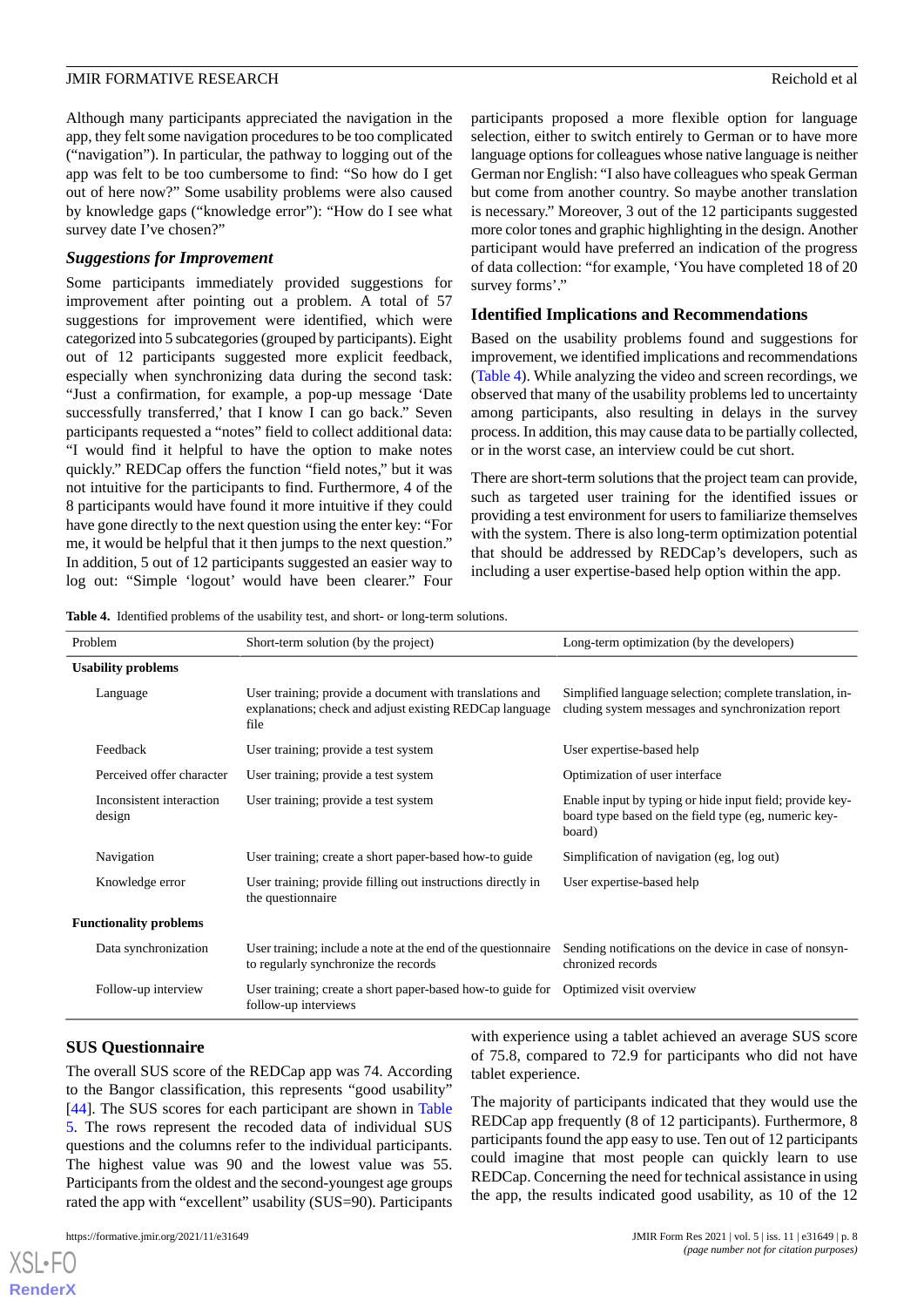respondents disagreed or strongly disagreed that help was needed. Nevertheless, half of the participants felt the system was unnecessarily complex and 5 participants disagreed with

the statement about feeling confident using the app. None of the negatively worded questions received a "strongly agree" rating.

<span id="page-8-0"></span>

|  | <b>Table 5.</b> Detailed System Usability Scale (SUS) scores for each participant $(N=12)$ . |  |  |  |  |  |  |  |
|--|----------------------------------------------------------------------------------------------|--|--|--|--|--|--|--|
|--|----------------------------------------------------------------------------------------------|--|--|--|--|--|--|--|

| SUS item                                                                                           | Participant number (age group, years) |                                  |                                  |                      |                                  |                                  |                      |                                  |                                  |                       | Mean<br>(SD)   | Total                             | <b>SUS</b><br>score |      |      |
|----------------------------------------------------------------------------------------------------|---------------------------------------|----------------------------------|----------------------------------|----------------------|----------------------------------|----------------------------------|----------------------|----------------------------------|----------------------------------|-----------------------|----------------|-----------------------------------|---------------------|------|------|
|                                                                                                    | P <sub>1</sub><br>$(25 -$<br>34)      | P <sub>2</sub><br>$(18 -$<br>24) | P <sub>3</sub><br>$(45 -$<br>59) | P4<br>$(45 -$<br>59) | P <sub>5</sub><br>$(45 -$<br>59) | P <sub>6</sub><br>$(25 -$<br>34) | P7<br>$(25 -$<br>34) | P <sub>8</sub><br>$(35 -$<br>44) | P <sub>9</sub><br>$(25 -$<br>34) | P10<br>$(45 -$<br>59) | P11<br>(>60)   | P <sub>12</sub><br>$(45 -$<br>59) |                     |      |      |
| I think that I would like<br>to use this system fre-<br>quently                                    | 2                                     | $\overline{2}$                   | 3                                | $\overline{2}$       | $\overline{3}$                   | $\overline{3}$                   | $\overline{4}$       | $\overline{2}$                   | $\overline{3}$                   | $\overline{3}$        | $\overline{4}$ | $\overline{4}$                    | 2.91<br>(0.79)      | 35.0 | 87.5 |
| I found the system un-<br>necessarily complex                                                      | $\overline{2}$                        | 3                                | $\mathfrak{2}$                   | $\mathbf{1}$         | $\overline{c}$                   | 3                                | $\overline{4}$       | $\overline{\mathcal{L}}$         | $\overline{4}$                   | $\mathbf{1}$          | 4              | 3                                 | 2.75<br>(1.13)      | 33.0 | 82.5 |
| I thought the system<br>was easy to use                                                            | 3                                     | $\overline{2}$                   | $\overline{4}$                   | $\overline{2}$       | $\mathbf{1}$                     | $\overline{4}$                   | 3                    | $\overline{c}$                   | 3                                | 3                     | 3              | 3                                 | 2.75<br>(0.86)      | 33.0 | 82.5 |
| I think that I would<br>need the support of a<br>technical person to be<br>able to use this system | 3                                     | 3                                | $\overline{4}$                   | 3                    | $\mathbf{1}$                     | $\overline{4}$                   | $\overline{4}$       | 3                                | 3                                | $\mathbf{1}$          | $\overline{4}$ | 3                                 | 3.00<br>(1.04)      | 36.0 | 90.0 |
| I found the various<br>functions in this system<br>were well integrated                            | 3                                     | $\overline{c}$                   | $\overline{4}$                   | $\overline{2}$       | $\overline{4}$                   | 3                                | 3                    | $\overline{c}$                   | $\overline{4}$                   | 3                     | 3              | 4                                 | 3.08<br>(0.79)      | 37.0 | 92.5 |
| I thought there was too<br>much inconsistency in<br>this system                                    | 2                                     | $\overline{4}$                   | $\overline{2}$                   | $\overline{4}$       | $\overline{2}$                   | 3                                | 3                    | 3                                | $\overline{4}$                   | $\mathbf{1}$          | 3              | 3                                 | 2.83<br>(0.75)      | 34.0 | 85.0 |
| I would imagine that<br>most people would<br>learn to use this system<br>very quickly              | 3                                     | 3                                | $\overline{4}$                   | $\overline{4}$       | 3                                | $\overline{4}$                   | 3                    | $\overline{2}$                   | $\overline{c}$                   | $\overline{4}$        | 3              | $\overline{4}$                    | 3.25<br>(0.75)      | 39.0 | 97.5 |
| I found the system very<br>cumbersome to use                                                       | $\overline{c}$                        | 3                                | $\overline{4}$                   | 3                    | $\mathfrak{2}$                   | 4                                | 3                    | 3                                | 4                                | 4                     | 4              | 4                                 | 3.33<br>(0.77)      | 40.0 | 100  |
| I felt very confident us-<br>ing the system                                                        | 2                                     | $\mathbf{1}$                     | 3                                | $\mathbf{1}$         | $\overline{2}$                   | $\overline{4}$                   | 3                    | $\overline{c}$                   | 3                                | 4                     | 4              | 3                                 | 2.66<br>(1.07)      | 32.0 | 80.0 |
| I needed to learn a lot<br>of things before I could<br>get going with this sys-<br>tem             | 2                                     | 3                                | $\overline{c}$                   | $\overline{4}$       | $\overline{2}$                   | $\overline{4}$                   | 3                    | 3                                | 3                                | $\overline{4}$        | 4              | $\overline{4}$                    | 3.16<br>(0.83)      | 38.0 | 95.0 |
| Total                                                                                              | 24                                    | 26                               | 32                               | 26                   | 22                               | 36                               | 33                   | 26                               | 33                               | 28                    | 36             | 35                                | N/A <sup>a</sup>    | N/A  | N/A  |
| SUS score                                                                                          | 60                                    | 65                               | 80                               | 65                   | 55                               | 90                               | 82.5                 | 65                               | 82.5                             | 70                    | 90             | 87.5                              | N/A                 | N/A  | N/A  |

 $\mathrm{a}_{N/A}$ : not applicable.

#### **Technology Acceptance Questionnaire**

An extended TAM was used to evaluate how the participants accept mobile devices for data collection. From a maximum 75-point scale (15 questions multiplied by the highest response value of 5), the participants scored an average of 60.5 points (SD 7.3). The number of items collected in the questionnaire was reduced to the following underlying factors that determine the items' average scale value: perceived ease of use, perceived usefulness, social influence, facilitating conditions, and anxiety. The boxplot in [Figure 4](#page-9-0) shows the distribution of the technology acceptance categories. The perceived usefulness of mobile

devices was rated as very high by participants (mean 4.58), indicating that they consider mobile devices to be helpful in their work, as these enable faster processing of tasks and make work easier. The category anxiety met with the lowest approval (mean 2.94), which indicates that the participants have little concern about using mobile devices and are not afraid to use them for their work. The largest heterogeneity in responses (SD 0.82) was found in the category social influence, which implies that the participants tend to receive different recommendations on the use of mobile devices from their work colleagues and that some supervisors support the use of mobile devices while others do not.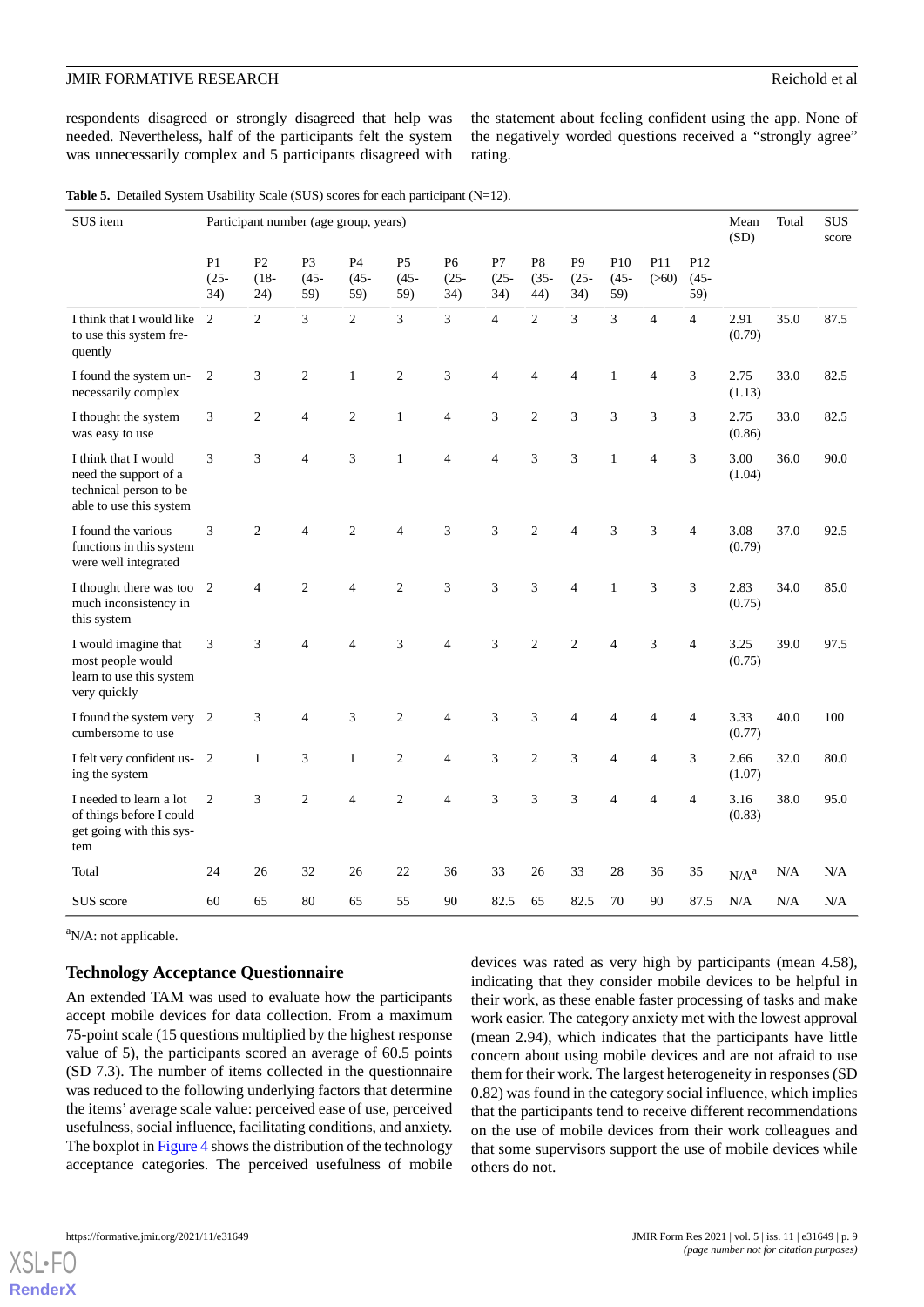<span id="page-9-0"></span>**Figure 4.** Distribution of the Technology Acceptance Model categories.



# *Discussion*

#### **Principal Results**

The success of a registry depends on the quality of the data collected. Most registry studies use pilot testing to evaluate the correct implementation of the questionnaires used in the EDC system. A usability evaluation of whether users can cope with the EDC system in the intended environment is often ignored. This is even more important because usability problems can affect whether an app is ultimately adopted or abandoned [[11](#page-12-9)[,72](#page-14-22)].

Most of the digiDEM partners had not yet had any experience in registry research. They are therefore considered to be "lay users," as they are neither familiar with registry research studies nor using an app on a mobile device for data collection. Conventional EDC systems are intended to be used by professional registry research staff at a clinic site [[22\]](#page-12-19). In addition, there are numerous differences between web-based and app-based data collection that can affect usability, such as smaller displays with adjusted interfaces and different input devices on mobile devices or different workflows due to data synchronization. In longitudinal studies such as digiDEM Bayern, it is essential to adhere as closely as possible to the specified survey dates to guarantee the study's timeliness and validity [[21\]](#page-12-18). To avoid waiting until a patient returns to a particular facility or environment, offline on-site data collection

via a mobile app provides a valuable tool for more effective decentralized registry studies.

Our usability evaluation helped us to identify issues that could affect the usability of offline data collection with the REDCap app ([Table 4](#page-7-0)). With the help of the participants' thought processes during the Thinking Aloud test, it was possible to gain a more nuanced understanding of participants' behaviors, intentions, and expectations. Therefore, we were able to uncover usability issues even after participants had successfully completed a task. Participants also made suggestions for improvement to increase efficiency and data quality. The three most significant usability issues were the language barrier, lack of feedback, and unperceived nature of the procedures the app offered. Although these are not critical problems, they do limit usability.

The language by which a system communicates with a user can have a major influence on usability  $[22,73]$  $[22,73]$  $[22,73]$ . For the efficient use of an EDC system, inexperienced users should especially be able to use their native language. The language could affect the acceptance of a system, as shown in other studies [\[74](#page-14-24),[75\]](#page-14-25). Participants' statements in our study confirmed this. In contrast to English system messages, messages in German (eg, those arising from self-designed plausibility checks) were perceived as positive by the participants. Bearing this in mind, a complete translation of the app should lead to an increased SUS score (ie, a higher rating of the usability of the REDCap app).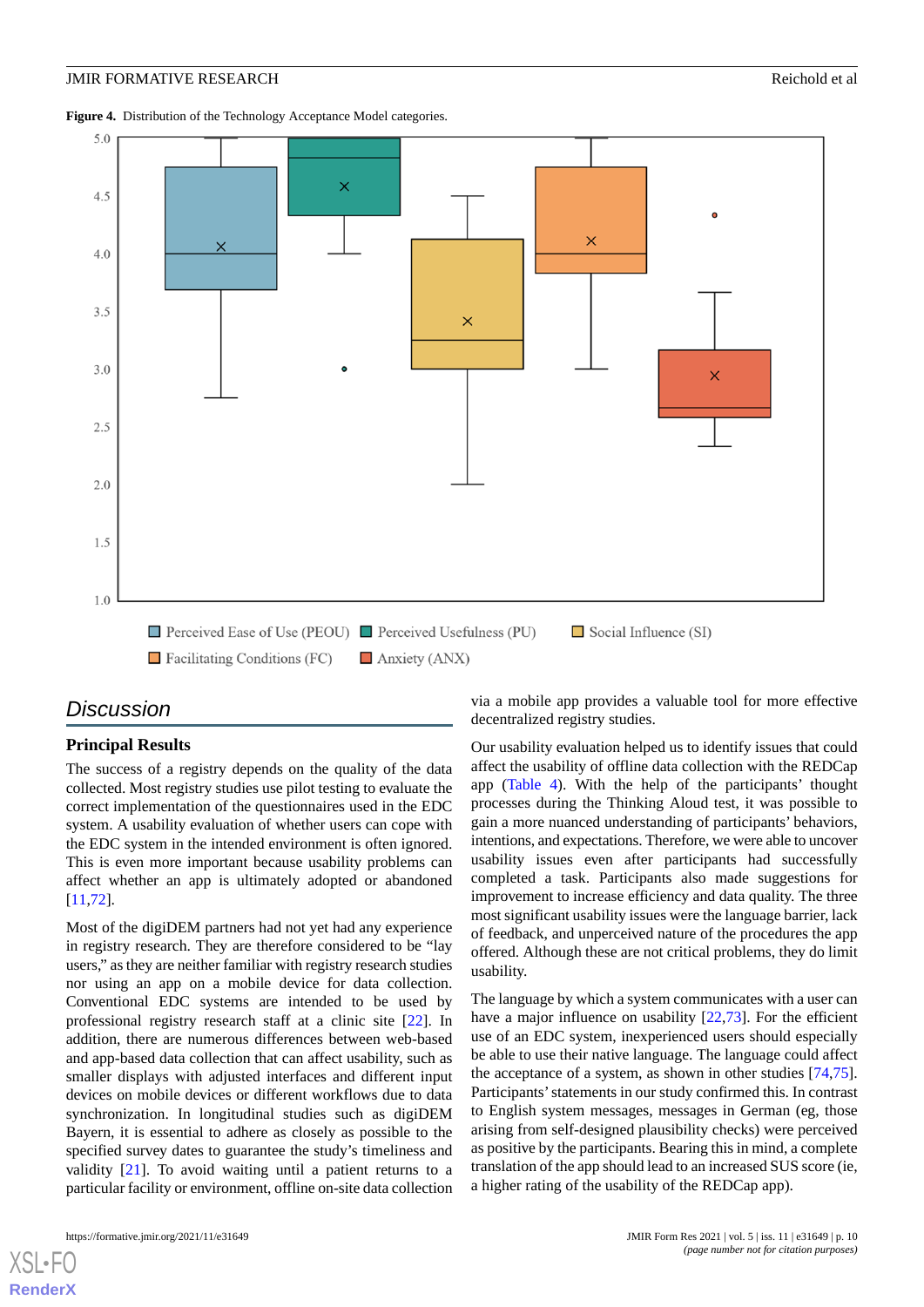In their study about the impact of usability on software design, Juristo et al [\[73](#page-14-23)] found further usability issues that were also addressed by our participants, such as "feedback." Insufficient feedback from the REDCap app, identified as a usability issue by some participants, made participants feel insecure.

All field types used in the questionnaire should be tested, especially when using nontext-based items such as date selection fields or visual scales [[76\]](#page-14-26). To ensure that users are able to complete the study questionnaire, these nontext-based items must be as usable on the tablet as regular text-based items.

The data synchronization process was identified as a major functionality usability problem. Uploading the data collected offline was also noted as problematic in a study of implementation strategies for the REDCap app by McIntosh et al [[77](#page-14-27)]. The developers of REDCap acknowledge [\[30](#page-13-7)]: "Sending data is, at present, a complicated process." Since the app does not automatically upload the collected records as soon as an internet connection is available, the user must actively start the process. This can lead to unsynced data and data loss in the worst case. Therefore, the process and its importance must be explicitly explained and trained.

Among the positive aspects of the qualitative usability evaluation, learnability was particularly highlighted. The participants who were not experienced in handling mobile devices became more familiar with the app and the tablet from task to task. The results of the quantitative SUS questionnaire confirmed the positive statements. For example, learnability was also one of the highest-rated items in the SUS. Given the widespread use of the SUS, a comparison with existing SUS study results is possible [[78\]](#page-14-28). With a SUS score of 74, the REDCap app's usability is above the average SUS score of 68, which was calculated from the results of around 500 studies [[44\]](#page-13-21).

Good usability cannot always predict the likelihood of future use, as other factors may also play a role. For example, anxiety can lead to a system being perceived as not easy to use, even if it has been designed to be user-friendly [[54\]](#page-14-4). It is essential to ensure that future users accept an app on a mobile device for data collection before introducing such technology. In addition to the costs involved, less user acceptance of the technology can lead to less frequent use [\[79](#page-14-29)] and lower performance [[80\]](#page-15-0). For these reasons, eliciting feedback from data collectors is essential to avoid jeopardizing success in a registry project. Considering that many studies have problems reaching their target number of participants [[81,](#page-15-1)[82](#page-15-2)], a lack of technology acceptance or usability issues should not additionally lead to lower numbers of participants. The results of our TAM questionnaire support the findings of the Thinking Aloud test and the SUS questionnaire that the REDCap app and tablets will be accepted and used by the user group examined here. The two categories "perceived usefulness" and "perceived ease of use" were rated highly. "Anxiety" can also be ruled out as an obstacle to using the technology. Only in the area of "social influence" would broader support be desirable. Here, the lack of digitization at some institutions is a likely variable [[83](#page-15-3)[,84](#page-15-4)].

By evaluating the usability and acceptance of app-based offline data collection at an early stage in our project, we were able to

identify usability problems that need to be considered when introducing such a data collection method. As Qiu and Yu [\[85](#page-15-5)] have shown, the results of the Thinking Aloud test can be used not only to evaluate usability but also to determine the training needs of novice system users. We were able to confirm this with our findings (see [Table 4\)](#page-7-0). Based on the identified issues, individual training measures focusing on certain issues could be generated. Furthermore, setting up a test environment should help reduce participants' feelings of insecurity before an initial survey.

#### **Comparison With Prior Work**

The advantages of a system with good usability, such as enhanced efficiency and user acceptance, less training effort, or higher data quality, are indisputable [[11](#page-12-9)[,86](#page-15-6)]. However, usability evaluations are rarely used for EDC systems in clinical and registry research. Welker [[87\]](#page-15-7) identified numerous barriers and solutions during the implementation of EDC systems without explicitly addressing the usability issue. McIntosh et al [[77\]](#page-14-27) described an implementation strategy of mobile technologies for data collection using the REDCap app in survey research projects. The primary focus of their study was the technical feasibility of the offline data collection process rather than its usability. There are also guidance documents in place [[88\]](#page-15-8) or under development [[89\]](#page-15-9) that address the requirements and issues of EDC in clinical trials. However, usability is not, or only briefly, mentioned in these guidelines.

Only a few studies such as those by Ndlovu et al [[90\]](#page-15-10) and Dunn et al [\[91](#page-15-11)] have compared the usability of the EDC system REDCap to other data collection methods such as paper-based or Microsoft Excel/Access. Due to the limitation of using only a quantitative questionnaire, they could not identify specific usability issues in their studies. To our knowledge, there are no other studies that feature a usability evaluation of the REDCap mobile data collection using a qualitative-driven mixed methods approach. This also allowed us to identify specific usability problems.

Walden et al [\[22](#page-12-19)] recently took a different approach, suggesting that it is useful to perform a usability study while EDC tools are still being developed to improve the usability of such systems from the start. Nevertheless, the results of our work suggest that registry studies with already developed EDC systems can benefit from usability evaluations with respect to the individual registry requirements and the particular health care setting.

#### **Limitations**

Three limitations of the study should be acknowledged. First, the sample size  $(N=12)$  could be seen as too small for meaningful assessments to be extrapolated. Even though larger samples are usually recommended for quantitative studies, Tullis and Stetson [[46\]](#page-13-23) and Nielsen and Landauer [\[92](#page-15-12)] have shown that the SUS questionnaire and usability tests can deliver meaningful results even with 12 participants. Furthermore, Nielsen [\[93](#page-15-13)] and Faulkner [\[94](#page-15-14)] confirmed that a small sample of test subjects is sufficient to apply the Thinking Aloud method as part of a usability test. Compared to other studies, similarly large sample sizes could provide valid results [[95\]](#page-15-15). The sample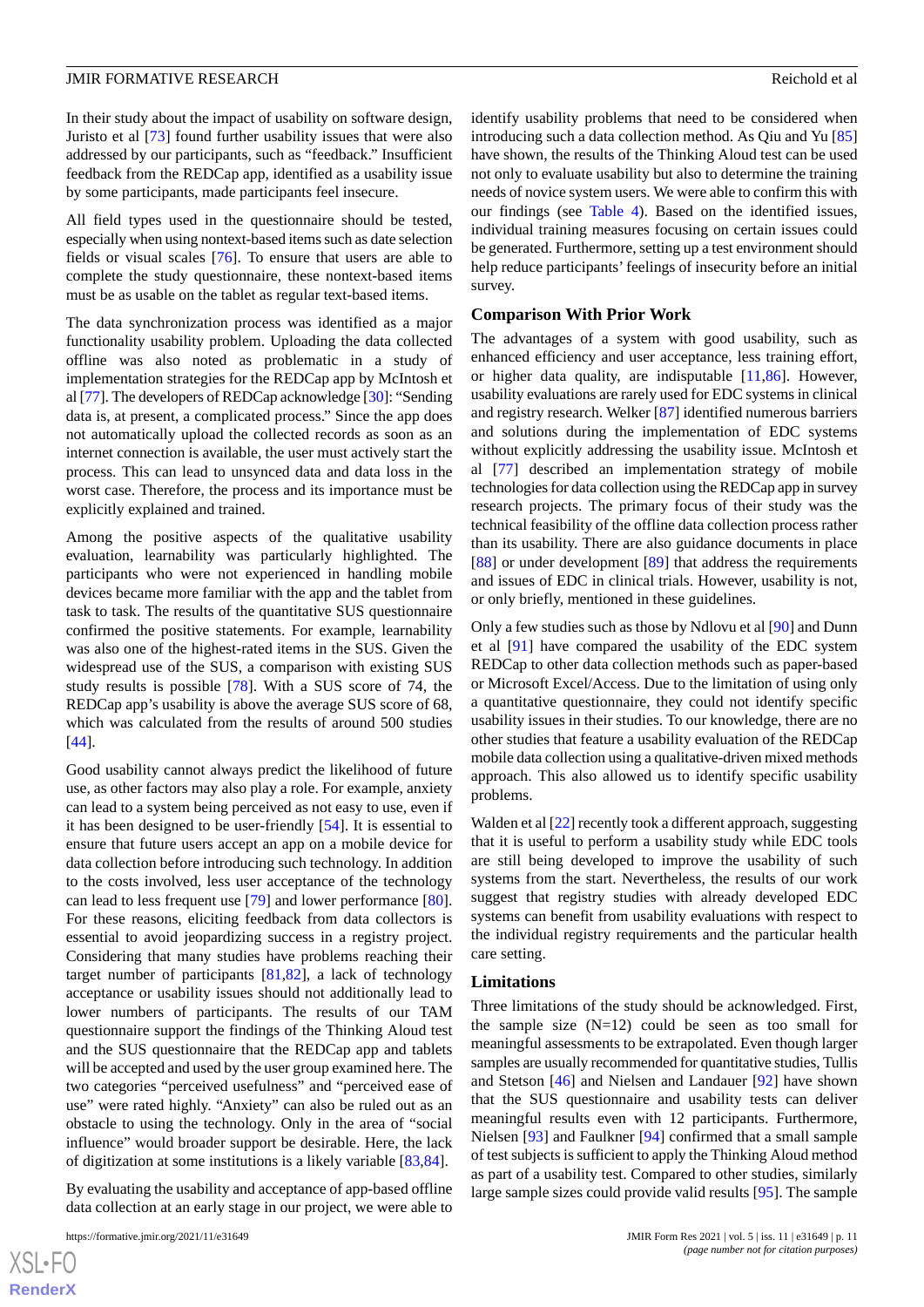size also depends on how many different platforms are evaluated [[61\]](#page-14-11). Therefore, it can be assumed that 12 participants was a suitable sample size for this study.

Second, participation in the study was voluntary. In this case, only participants who had experience with mobile devices or technically interested participants can be presumed to have participated in the study. As shown by the participants' characteristics [\(Table 1](#page-4-0)), only half the sample had experience using tablets. This ratio corresponds to the German average [[96\]](#page-15-16). One participant had no mobile device experience at all. However, it cannot be ruled out that usability could be rated more highly in a sample of participants who are familiar with mobile devices.

Third, the usability testing was laboratory-based. We replicated a real scenario [\[97\]](#page-15-17) for all participants by simulating the context and the interviewing of people with dementia. Simulating an interview partner is essential for systems that use branching logic, where the order of the questions is determined by the interview partner's answer [\[98](#page-15-18)]. Nevertheless, it cannot be excluded that the app's usability during actual interviews of people with dementia might differ from our results [\[21](#page-12-18)].

#### **Conclusions**

Offline registry data collection can be made more efficient through EDC systems, but attention must be paid to the usability

of these systems. Despite the widespread use of usability tests in the health care and app environment, usability evaluations in the field of electronic data collection in registry-based research have so far remained scarce. Our study shows that it is profitable to conduct a usability evaluation of the EDC system considering future users and the project environment. Using a mixed method approach, we identified positive and negative aspects regarding the usability of an EDC app for offline data collection. By addressing these aspects, the registry project digiDEM Bayern can avoid pitfalls and realize the benefits of EDC systems, even in areas where using web-based EDC systems is not viable due to unreliable internet connectivity. The out-of-the-box use of the REDCap app resulted in a good usability rating, which can be further improved by addressing the identified issues by means of user training of digiDEM partners and improvements on the part of REDCap's developers. The technology acceptance in the sample showed that heterogeneous groups of different ages with varying experiences in handling mobile devices are open to the use of app-based EDC systems. Based on these results, it can be assumed that the offline use of an app-based EDC system on mobile devices is a viable solution for collecting data in a registry-based research project.

#### **Acknowledgments**

This study was performed in (partial) fulfillment of the requirements for obtaining the degree "Dr. rer. biol. hum." from the Friedrich-Alexander-Universität Erlangen-Nürnberg (FAU) (MR). The project digiDEM Bayern is funded by the Bavarian State Ministry of Health and Care as part of the funding initiative "BAYERN DIGITAL II" (funding code G42d-G8300-2017/1606-83).

#### **Authors' Contributions**

MR and MH planned, designed, and performed the usability evaluation. MR assisted during the design and evaluation phases. MR advised in the preparation phase of the study and assisted in collecting the evaluation data. MR coordinated input from the coauthors. MR participated in writing the paper. EG, PR, HP, and MR revised the first draft and provided valuable input and comments.

#### <span id="page-11-0"></span>**Conflicts of Interest**

None declared.

#### <span id="page-11-1"></span>**Multimedia Appendix 1**

Test survey in the REDCap mobile app. [[PDF File \(Adobe PDF File\), 2592 KB](https://jmir.org/api/download?alt_name=formative_v5i11e31649_app1.pdf&filename=d65c1de6bcaec6bb7d31a34f51c1e53c.pdf)-[Multimedia Appendix 1\]](https://jmir.org/api/download?alt_name=formative_v5i11e31649_app1.pdf&filename=d65c1de6bcaec6bb7d31a34f51c1e53c.pdf)

#### <span id="page-11-2"></span>**Multimedia Appendix 2**

<span id="page-11-3"></span>Test manual with tasks and answers for the test survey. [[PDF File \(Adobe PDF File\), 690 KB](https://jmir.org/api/download?alt_name=formative_v5i11e31649_app2.pdf&filename=86553eae2ba7f787518da7d7220ce3b0.pdf)-[Multimedia Appendix 2\]](https://jmir.org/api/download?alt_name=formative_v5i11e31649_app2.pdf&filename=86553eae2ba7f787518da7d7220ce3b0.pdf)

#### **Multimedia Appendix 3**

Introductory training to the REDCap mobile app. [[PDF File \(Adobe PDF File\), 1413 KB](https://jmir.org/api/download?alt_name=formative_v5i11e31649_app3.pdf&filename=bb81f5d7047b0b967d844d1bea7e2be3.pdf)-[Multimedia Appendix 3\]](https://jmir.org/api/download?alt_name=formative_v5i11e31649_app3.pdf&filename=bb81f5d7047b0b967d844d1bea7e2be3.pdf)

#### **Multimedia Appendix 4**

Online questionnaire with sociodemographic data, System Usability Scale, and technology acceptance model.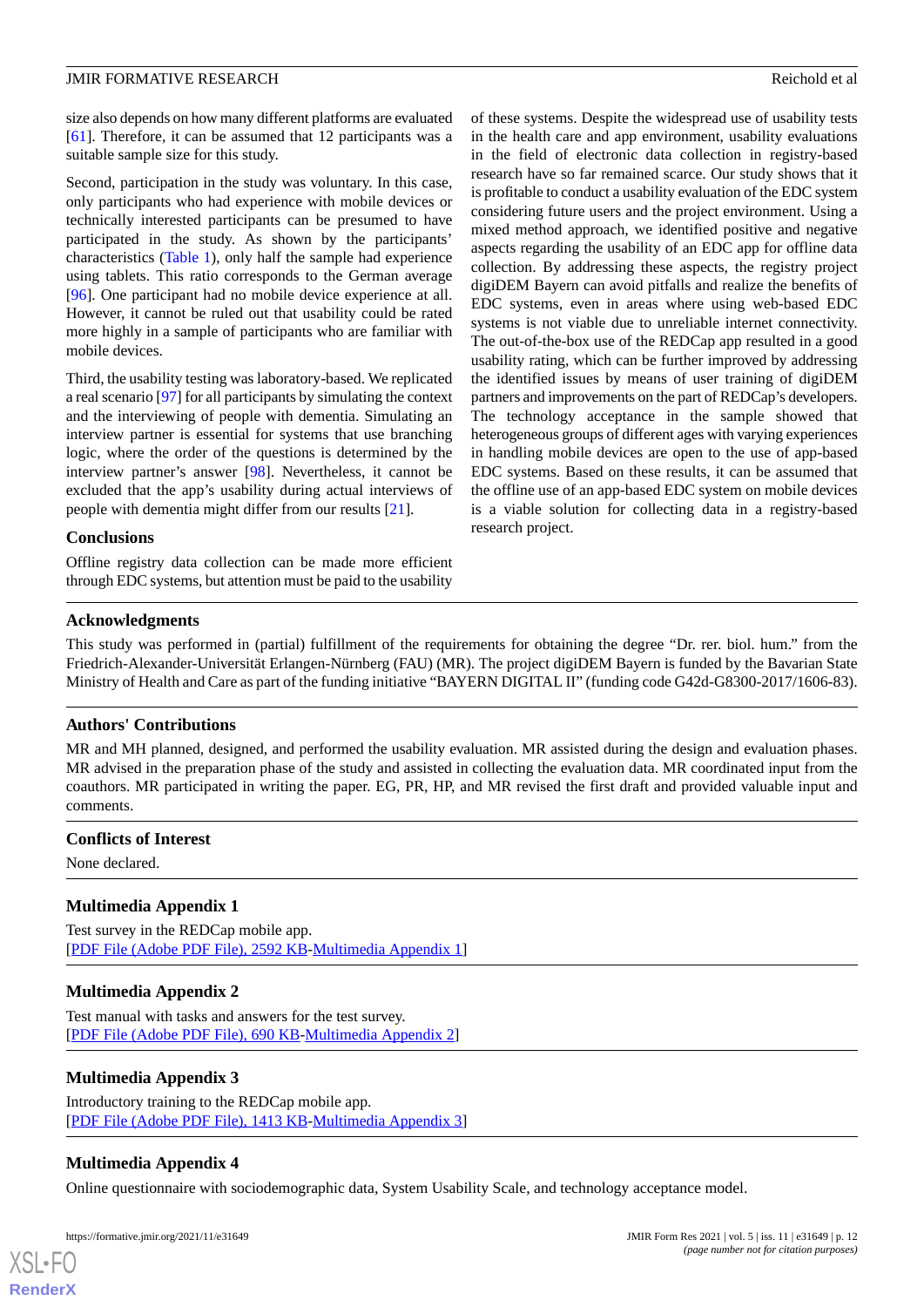[[PDF File \(Adobe PDF File\), 328 KB](https://jmir.org/api/download?alt_name=formative_v5i11e31649_app4.pdf&filename=fdaeaad0f04f545a763e92e156b15e72.pdf)-[Multimedia Appendix 4\]](https://jmir.org/api/download?alt_name=formative_v5i11e31649_app4.pdf&filename=fdaeaad0f04f545a763e92e156b15e72.pdf)

# <span id="page-12-20"></span>**Multimedia Appendix 5**

Thinking Aloud results (encoded segments). [[PDF File \(Adobe PDF File\), 613 KB](https://jmir.org/api/download?alt_name=formative_v5i11e31649_app5.pdf&filename=e0cb2c03154e4d800e6201f8f8b0d96e.pdf)-[Multimedia Appendix 5\]](https://jmir.org/api/download?alt_name=formative_v5i11e31649_app5.pdf&filename=e0cb2c03154e4d800e6201f8f8b0d96e.pdf)

# <span id="page-12-0"></span>**References**

- <span id="page-12-1"></span>1. Richesson R, Vehik K. Patient registries: utility, validity and inference. Adv Exp Med Biol 2010;686:87-104. [doi: [10.1007/978-90-481-9485-8\\_6](http://dx.doi.org/10.1007/978-90-481-9485-8_6)] [Medline: [20824441\]](http://www.ncbi.nlm.nih.gov/entrez/query.fcgi?cmd=Retrieve&db=PubMed&list_uids=20824441&dopt=Abstract)
- <span id="page-12-2"></span>2. Gliklich RE, Dreyer NA, Leavy MB, Christian JB. 21st Century Patient Registries. EBook addendum to Registries for Evaluating Patient Outcomes: A User's Guide, 3rd Edition. In: AHRQ Publication No. 17(18)-EHC013-EF. Rockville, MD: Agency for Healthcare Research and Quality; 2018.
- <span id="page-12-3"></span>3. Zozus M, Sanns B, Eisenstein E. Beyond EDC. J Soc Clin Data Manag 2021;1(1):1-22. [doi: [10.47912/jscdm.33\]](http://dx.doi.org/10.47912/jscdm.33)
- <span id="page-12-4"></span>4. Lallas CD, Preminger GM, Pearle MS, Leveillee RJ, Lingeman JE, Schwope JP, et al. Internet based multi-institutional clinical research: a convenient and secure option. J Urol 2004 May;171(5):1880-1885. [doi: [10.1097/01.ju.0000120221.39184.3c](http://dx.doi.org/10.1097/01.ju.0000120221.39184.3c)] [Medline: [15076298\]](http://www.ncbi.nlm.nih.gov/entrez/query.fcgi?cmd=Retrieve&db=PubMed&list_uids=15076298&dopt=Abstract)
- <span id="page-12-6"></span><span id="page-12-5"></span>5. Paul J, Seib R, Prescott T. The internet and clinical trials: background, online resources, examples and issues. J Med Internet Res 2005 Mar 16;7(1):e5 [\[FREE Full text\]](https://www.jmir.org/2005/1/e5/) [doi: [10.2196/jmir.7.1.e5](http://dx.doi.org/10.2196/jmir.7.1.e5)] [Medline: [15829477\]](http://www.ncbi.nlm.nih.gov/entrez/query.fcgi?cmd=Retrieve&db=PubMed&list_uids=15829477&dopt=Abstract)
- 6. Neuer A, Warnock N, Slezinger E. The upfront cost hurdle of EDC. Appl Clin Trial 2010;19(4):58-54.
- <span id="page-12-7"></span>7. Staziaki PV, Kim P, Vadvala HV, Ghoshhajra BB. Medical registry data collection efficiency: a crossover study comparing web-based electronic data capture and a standard spreadsheet. J Med Internet Res 2016 Jun 08;18(6):e141 [[FREE Full text](https://www.jmir.org/2016/6/e141/)] [doi: [10.2196/jmir.5576\]](http://dx.doi.org/10.2196/jmir.5576) [Medline: [27277523\]](http://www.ncbi.nlm.nih.gov/entrez/query.fcgi?cmd=Retrieve&db=PubMed&list_uids=27277523&dopt=Abstract)
- 8. Walther B, Hossin S, Townend J, Abernethy N, Parker D, Jeffries D. Comparison of electronic data capture (EDC) with the standard data capture method for clinical trial data. PLoS One 2011;6(9):e25348 [[FREE Full text](https://dx.plos.org/10.1371/journal.pone.0025348)] [doi: [10.1371/journal.pone.0025348\]](http://dx.doi.org/10.1371/journal.pone.0025348) [Medline: [21966505](http://www.ncbi.nlm.nih.gov/entrez/query.fcgi?cmd=Retrieve&db=PubMed&list_uids=21966505&dopt=Abstract)]
- <span id="page-12-8"></span>9. Malik I, Burnett S, Webster-Smith M, Morden J, Ereira S, Gillman A, et al. Benefits and challenges of electronic data capture (EDC) systems versus paper case report forms. Trials 2015 Nov 16;16(S2):37. [doi: [10.1186/1745-6215-16-s2-p37](http://dx.doi.org/10.1186/1745-6215-16-s2-p37)]
- <span id="page-12-10"></span><span id="page-12-9"></span>10. Fleischmann R, Decker A, Kraft A, Mai K, Schmidt S. Mobile electronic versus paper case report forms in clinical trials: a randomized controlled trial. BMC Med Res Methodol 2017 Dec 01;17(1):153 [[FREE Full text](https://bmcmedresmethodol.biomedcentral.com/articles/10.1186/s12874-017-0429-y)] [doi: [10.1186/s12874-017-0429-y\]](http://dx.doi.org/10.1186/s12874-017-0429-y) [Medline: [29191176](http://www.ncbi.nlm.nih.gov/entrez/query.fcgi?cmd=Retrieve&db=PubMed&list_uids=29191176&dopt=Abstract)]
- <span id="page-12-11"></span>11. Jaspers MWM. A comparison of usability methods for testing interactive health technologies: methodological aspects and empirical evidence. Int J Med Inform 2009 May;78(5):340-353. [doi: [10.1016/j.ijmedinf.2008.10.002\]](http://dx.doi.org/10.1016/j.ijmedinf.2008.10.002) [Medline: [19046928\]](http://www.ncbi.nlm.nih.gov/entrez/query.fcgi?cmd=Retrieve&db=PubMed&list_uids=19046928&dopt=Abstract)
- <span id="page-12-12"></span>12. Hoerbst A, Schweitzer M. A systematic investigation on barriers and critical success factors for clinical information systems in integrated care settings. Yearb Med Inform 2015 Aug 13;10(1):79-89 [[FREE Full text\]](http://www.thieme-connect.com/DOI/DOI?10.15265/IY-2015-018) [doi: [10.15265/IY-2015-018](http://dx.doi.org/10.15265/IY-2015-018)] [Medline: [26293853](http://www.ncbi.nlm.nih.gov/entrez/query.fcgi?cmd=Retrieve&db=PubMed&list_uids=26293853&dopt=Abstract)]
- <span id="page-12-13"></span>13. Meadows BJ. Eliciting remote data entry system requirements for the collection of cancer clinical trial data. Comput Inform Nurs 2003;21(5):234-240. [doi: [10.1097/00024665-200309000-00010](http://dx.doi.org/10.1097/00024665-200309000-00010)] [Medline: [14504599](http://www.ncbi.nlm.nih.gov/entrez/query.fcgi?cmd=Retrieve&db=PubMed&list_uids=14504599&dopt=Abstract)]
- <span id="page-12-14"></span>14. Szajna B. Empirical evaluation of the revised technology acceptance model. Manag Sci 1996 Jan;42(1):85-92. [doi: [10.1287/mnsc.42.1.85](http://dx.doi.org/10.1287/mnsc.42.1.85)]
- 15. Johnson CM, Johnston D, Crowley PK, Culbertson H, Rippen HE, Damico DJ, et al. EHR Usability Toolkit: A Background Report on Usability and Electronic Health Records (Prepared by Westat under Contract No. HHSA 290-2009-00023I). In: AHRQ Publication No. 11-0084-EF. Rockville, MD: Agency for Healthcare Research and Quality; 2011.
- <span id="page-12-16"></span><span id="page-12-15"></span>16. Wronikowska MW, Malycha J, Morgan LJ, Westgate V, Petrinic T, Young JD, et al. Systematic review of applied usability metrics within usability evaluation methods for hospital electronic healthcare record systems: Metrics and Evaluation Methods for eHealth Systems. J Eval Clin Pract 2021 May 13:online ahead of print. [doi: [10.1111/jep.13582](http://dx.doi.org/10.1111/jep.13582)] [Medline: [33982356](http://www.ncbi.nlm.nih.gov/entrez/query.fcgi?cmd=Retrieve&db=PubMed&list_uids=33982356&dopt=Abstract)]
- <span id="page-12-17"></span>17. Broekhuis M, van Velsen L, Hermens H. Assessing usability of eHealth technology: A comparison of usability benchmarking instruments. Int J Med Inform 2019 Aug;128:24-31. [doi: [10.1016/j.ijmedinf.2019.05.001](http://dx.doi.org/10.1016/j.ijmedinf.2019.05.001)] [Medline: [31160008](http://www.ncbi.nlm.nih.gov/entrez/query.fcgi?cmd=Retrieve&db=PubMed&list_uids=31160008&dopt=Abstract)]
- <span id="page-12-18"></span>18. Al-Saadi TA, Aljarrah TM, Alhashemi AM, Hussain A. A systematic review of usability challenges and testing in mobile health. Int J Account Financ Report 2015 Jul 12;5(2):1. [doi: [10.5296/ijafr.v5i2.8004](http://dx.doi.org/10.5296/ijafr.v5i2.8004)]
- <span id="page-12-19"></span>19. Inal Y, Wake JD, Guribye F, Nordgreen T. Usability evaluations of mobile mental health technologies: systematic review. J Med Internet Res 2020 Jan 06;22(1):e15337 [[FREE Full text](https://www.jmir.org/2020/1/e15337/)] [doi: [10.2196/15337\]](http://dx.doi.org/10.2196/15337) [Medline: [31904579](http://www.ncbi.nlm.nih.gov/entrez/query.fcgi?cmd=Retrieve&db=PubMed&list_uids=31904579&dopt=Abstract)]
- 20. Patel B, Thind A. Usability of mobile health apps for postoperative care: systematic review. JMIR Perioper Med 2020 Jul 20;3(2):e19099 [\[FREE Full text](http://europepmc.org/abstract/MED/33393925)] [doi: [10.2196/19099\]](http://dx.doi.org/10.2196/19099) [Medline: [33393925\]](http://www.ncbi.nlm.nih.gov/entrez/query.fcgi?cmd=Retrieve&db=PubMed&list_uids=33393925&dopt=Abstract)
- 21. Schmier JK, Kane DW, Halpern MT. Practical applications of usability theory to electronic data collection for clinical trials. Contemp Clin Trials 2005 Jun;26(3):376-385. [doi: [10.1016/j.cct.2005.01.012\]](http://dx.doi.org/10.1016/j.cct.2005.01.012) [Medline: [15911471\]](http://www.ncbi.nlm.nih.gov/entrez/query.fcgi?cmd=Retrieve&db=PubMed&list_uids=15911471&dopt=Abstract)
- 22. Walden A, Garvin L, Smerek M, Johnson C. User-centered design principles in the development of clinical research tools. Clin Trials 2020 Dec;17(6):703-711. [doi: [10.1177/1740774520946314](http://dx.doi.org/10.1177/1740774520946314)] [Medline: [32815381](http://www.ncbi.nlm.nih.gov/entrez/query.fcgi?cmd=Retrieve&db=PubMed&list_uids=32815381&dopt=Abstract)]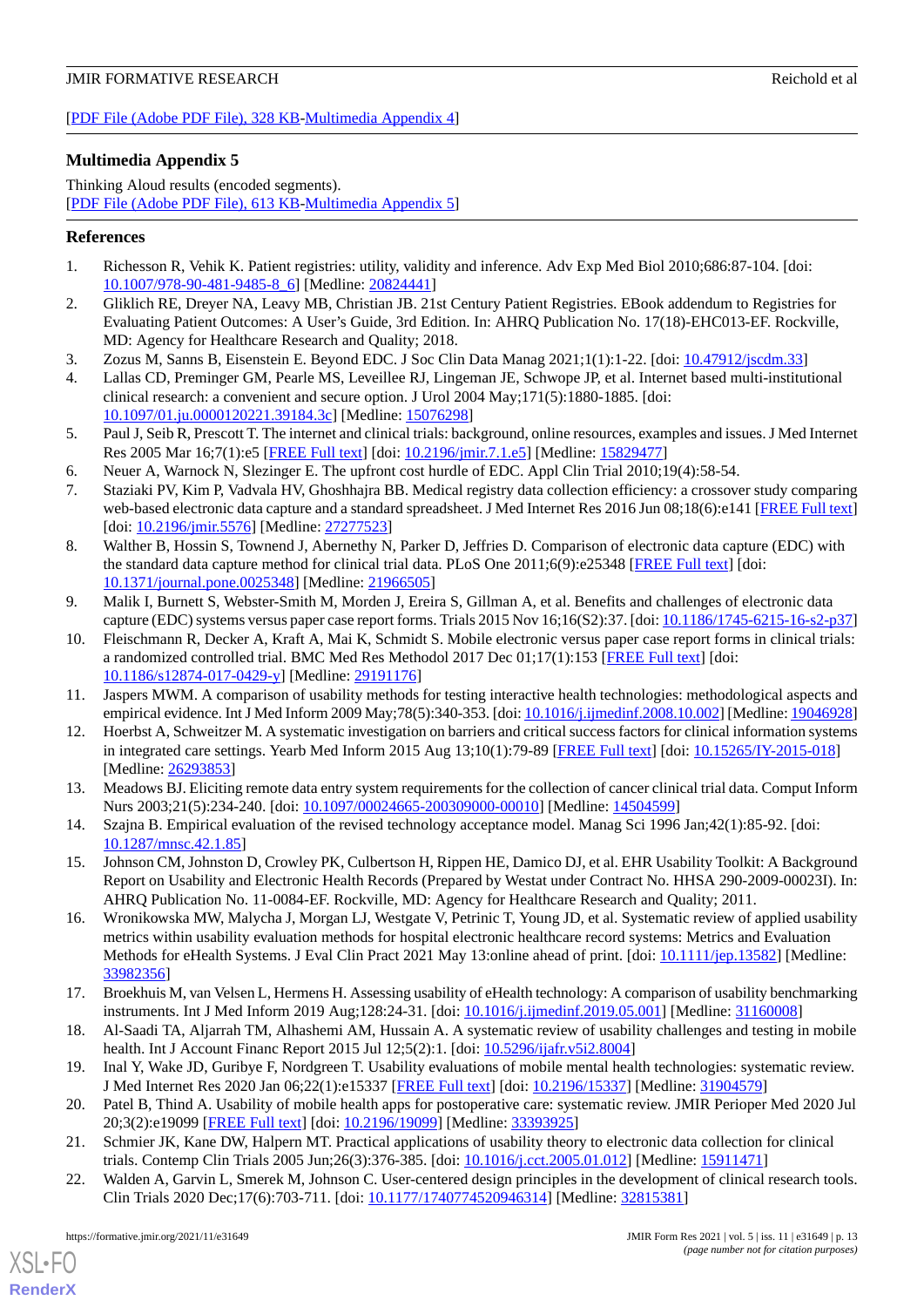- <span id="page-13-0"></span>23. Dietzel N, Kürten L, Karrer L, Reichold M, Köhler L, Nagel A, et al. Digital dementia registry Bavaria-digiDEM Bayern: study protocol for a multicentre, prospective, longitudinal register study. BMJ Open 2021 Feb 08;11(2):e043473 [[FREE](https://bmjopen.bmj.com/lookup/pmidlookup?view=long&pmid=33558357) [Full text\]](https://bmjopen.bmj.com/lookup/pmidlookup?view=long&pmid=33558357) [doi: [10.1136/bmjopen-2020-043473](http://dx.doi.org/10.1136/bmjopen-2020-043473)] [Medline: [33558357\]](http://www.ncbi.nlm.nih.gov/entrez/query.fcgi?cmd=Retrieve&db=PubMed&list_uids=33558357&dopt=Abstract)
- <span id="page-13-1"></span>24. Reichold M, Dietzel N, Chmelirsch C, Kolominsky-Rabas PL, Graessel E, Prokosch H. Designing and implementing an IT architecture for a digital multicenter dementia registry: digiDEM Bayern. Appl Clin Inform 2021 May;12(3):551-563 [[FREE Full text](http://europepmc.org/abstract/MED/34134149)] [doi: [10.1055/s-0041-1731286](http://dx.doi.org/10.1055/s-0041-1731286)] [Medline: [34134149](http://www.ncbi.nlm.nih.gov/entrez/query.fcgi?cmd=Retrieve&db=PubMed&list_uids=34134149&dopt=Abstract)]
- <span id="page-13-2"></span>25. Harris PA, Taylor R, Thielke R, Payne J, Gonzalez N, Conde JG. Research electronic data capture (REDCap)--a metadata-driven methodology and workflow process for providing translational research informatics support. J Biomed Inform 2009 Apr;42(2):377-381 [\[FREE Full text\]](https://linkinghub.elsevier.com/retrieve/pii/S1532-0464(08)00122-6) [doi: [10.1016/j.jbi.2008.08.010](http://dx.doi.org/10.1016/j.jbi.2008.08.010)] [Medline: [18929686](http://www.ncbi.nlm.nih.gov/entrez/query.fcgi?cmd=Retrieve&db=PubMed&list_uids=18929686&dopt=Abstract)]
- <span id="page-13-4"></span><span id="page-13-3"></span>26. Tolea MI, Morris JC, Galvin JE. Trajectory of mobility decline by type of dementia. Alzheimer Dis Assoc Disord 2016;30(1):60-66 [[FREE Full text](http://europepmc.org/abstract/MED/25886717)] [doi: [10.1097/WAD.0000000000000091](http://dx.doi.org/10.1097/WAD.0000000000000091)] [Medline: [25886717\]](http://www.ncbi.nlm.nih.gov/entrez/query.fcgi?cmd=Retrieve&db=PubMed&list_uids=25886717&dopt=Abstract)
- <span id="page-13-5"></span>27. Sylliaas H, Selbaek G, Bergland A. Do behavioral disturbances predict falls among nursing home residents? Aging Clin Exp Res 2012 Jun;24(3):251-256. [doi: [10.1007/BF03325253\]](http://dx.doi.org/10.1007/BF03325253) [Medline: [23114551](http://www.ncbi.nlm.nih.gov/entrez/query.fcgi?cmd=Retrieve&db=PubMed&list_uids=23114551&dopt=Abstract)]
- <span id="page-13-6"></span>28. Huxhold O, Otte K. Internetzugang und Internetnutzung in der zweiten Lebenshälfte. In: dza aktuell Deutscher Alterssurvey. Berlin: Deutsches Zentrum für Altersfragen; 2019.
- <span id="page-13-7"></span>29. Initiative D21. D21-Digital-Index 2018 / 2019 - Jährliches Lagebild zur Digitalen Gesellschaft. Berlin: Initiative D21 e. V; 2019.
- <span id="page-13-8"></span>30. REDCap Mobile App Guide. Vanderbilt University. 2016. URL: [https://projectredcap.org/wp-content/uploads/2016/08/](https://projectredcap.org/wp-content/uploads/2016/08/REDCap-Mobile-App-Guide.docx) [REDCap-Mobile-App-Guide.docx](https://projectredcap.org/wp-content/uploads/2016/08/REDCap-Mobile-App-Guide.docx) [accessed 2021-08-22]
- <span id="page-13-9"></span>31. Harris PA, Taylor R, Minor BL, Elliott V, Fernandez M, O'Neal L, REDCap Consortium. The REDCap consortium: Building an international community of software platform partners. J Biomed Inform 2019 Jul;95:103208 [[FREE Full text](https://linkinghub.elsevier.com/retrieve/pii/S1532-0464(19)30126-1)] [doi: [10.1016/j.jbi.2019.103208\]](http://dx.doi.org/10.1016/j.jbi.2019.103208) [Medline: [31078660](http://www.ncbi.nlm.nih.gov/entrez/query.fcgi?cmd=Retrieve&db=PubMed&list_uids=31078660&dopt=Abstract)]
- <span id="page-13-11"></span><span id="page-13-10"></span>32. Schoonenboom J, Johnson RB. How to construct a mixed methods research design. Kolner Z Soz Sozpsychol 2017;69(Suppl 2):107-131 [[FREE Full text](http://europepmc.org/abstract/MED/28989188)] [doi: [10.1007/s11577-017-0454-1\]](http://dx.doi.org/10.1007/s11577-017-0454-1) [Medline: [28989188](http://www.ncbi.nlm.nih.gov/entrez/query.fcgi?cmd=Retrieve&db=PubMed&list_uids=28989188&dopt=Abstract)]
- <span id="page-13-12"></span>33. Someren MV, Barnard Y, Sandberg J. The think aloud method: a practical guide to modelling cognitive processes. London: Academic Press; 1994.
- <span id="page-13-13"></span>34. Leech NL, Onwuegbuzie AJ. A typology of mixed methods research designs. Qual Quant 2007 Mar 27;43(2):265-275. [doi: [10.1007/s11135-007-9105-3](http://dx.doi.org/10.1007/s11135-007-9105-3)]
- 35. Curry L, Nunez-Smith M. Mixed methods in health sciences research: a practical primer. Los Angeles: SAGE Publications; 2015.
- <span id="page-13-15"></span><span id="page-13-14"></span>36. Carayon P, Kianfar S, Li Y, Xie A, Alyousef B, Wooldridge A. A systematic review of mixed methods research on human factors and ergonomics in health care. Appl Ergon 2015 Nov;51:291-321 [\[FREE Full text\]](http://europepmc.org/abstract/MED/26154228) [doi: [10.1016/j.apergo.2015.06.001](http://dx.doi.org/10.1016/j.apergo.2015.06.001)] [Medline: [26154228](http://www.ncbi.nlm.nih.gov/entrez/query.fcgi?cmd=Retrieve&db=PubMed&list_uids=26154228&dopt=Abstract)]
- <span id="page-13-16"></span>37. Maramba I, Chatterjee A, Newman C. Methods of usability testing in the development of eHealth applications: a scoping review. Int J Med Inform 2019 Jun;126:95-104. [doi: [10.1016/j.ijmedinf.2019.03.018](http://dx.doi.org/10.1016/j.ijmedinf.2019.03.018)] [Medline: [31029270](http://www.ncbi.nlm.nih.gov/entrez/query.fcgi?cmd=Retrieve&db=PubMed&list_uids=31029270&dopt=Abstract)]
- <span id="page-13-17"></span>38. Sarodnick F, Brau H. Methoden der usability evaluation: wissenschaftliche grundlagen und praktische anwendung. 2., überarb. und aktualisierte Aufl. Bern: Huber; 2011.
- <span id="page-13-18"></span>39. Nielsen J, Clemmensen T, Yssing C. Getting access to what goes on in people's heads?: reflections on the think-aloud technique. USA: Association for Computing Machinery; 2002 Presented at: NordiCHI '02: Second Nordic Conference on Human-Computer Interaction; October 19-23, 2002; Aarhus, Denmark p. 101-110. [doi: [10.1145/572020.572033\]](http://dx.doi.org/10.1145/572020.572033)
- <span id="page-13-20"></span><span id="page-13-19"></span>40. Boren T, Ramey J. Thinking aloud: reconciling theory and practice. IEEE Trans Profess Commun 2000;43(3):261-278. [doi: [10.1109/47.867942\]](http://dx.doi.org/10.1109/47.867942)
- <span id="page-13-21"></span>41. Nisbett RE, Wilson TD. Telling more than we can know: Verbal reports on mental processes. Psychol Rev 1977 May;84(3):231-259. [doi: [10.1037/0033-295x.84.3.231\]](http://dx.doi.org/10.1037/0033-295x.84.3.231)
- <span id="page-13-22"></span>42. Leiner D. SoSci Survey (Version 3). URL: <https://www.soscisurvey.de> [accessed 2021-08-22]
- <span id="page-13-23"></span>43. Brooke J. SUS: A "Quick and Dirty" Usability Scale. In: Jordan PW, Thomas B, McClelland IL, Weerdmeester B, editors. Usability evaluation in industry. London: CRC Press; 1996:207-212.
- <span id="page-13-24"></span>44. Bangor A, Kortum PT, Miller JT. An empirical evaluation of the System Usability Scale. Int J Hum-Comput Interact 2008 Jul 30;24(6):574-594. [doi: [10.1080/10447310802205776\]](http://dx.doi.org/10.1080/10447310802205776)
- <span id="page-13-25"></span>45. Lewis JR, Sauro J. The factor structure of the System Usability Scale. Berlin Heidelberg; 2009 Presented at: HCD 2009 Human Centered Design; July 19-24, 2009; San Diego, CA p. 94-103. [doi: [10.1007/978-3-642-02806-9\\_12\]](http://dx.doi.org/10.1007/978-3-642-02806-9_12)
- <span id="page-13-26"></span>46. Tullis T, Stetson J. A comparison of questionnaires for assessing website usability. 2004 Presented at: Usability Professionala Association (UPA); June 7-11, 2004; Minneapolis. [doi: [10.1007/978-1-84628-795-4\\_3\]](http://dx.doi.org/10.1007/978-1-84628-795-4_3)
- 47. Gao M, Kortum P, Oswald FL. Multi-Language Toolkit for the System Usability Scale. International Journal of Human–Computer Interaction 2020;36(20):1883-1901. [doi: [10.1080/10447318.2020.1801173](http://dx.doi.org/10.1080/10447318.2020.1801173)]
- 48. Davis FD. Perceived usefulness, perceived ease of use, and user acceptance of information technology. MIS Quart 1989 Sep;13(3):319-340. [doi: [10.2307/249008\]](http://dx.doi.org/10.2307/249008)
- 49. Rahimi B, Nadri H, Lotfnezhad Afshar H, Timpka T. A systematic review of the technology acceptance model in health informatics. Appl Clin Inform 2018 Jul;9(3):604-634 [[FREE Full text](http://europepmc.org/abstract/MED/30112741)] [doi: [10.1055/s-0038-1668091\]](http://dx.doi.org/10.1055/s-0038-1668091) [Medline: [30112741\]](http://www.ncbi.nlm.nih.gov/entrez/query.fcgi?cmd=Retrieve&db=PubMed&list_uids=30112741&dopt=Abstract)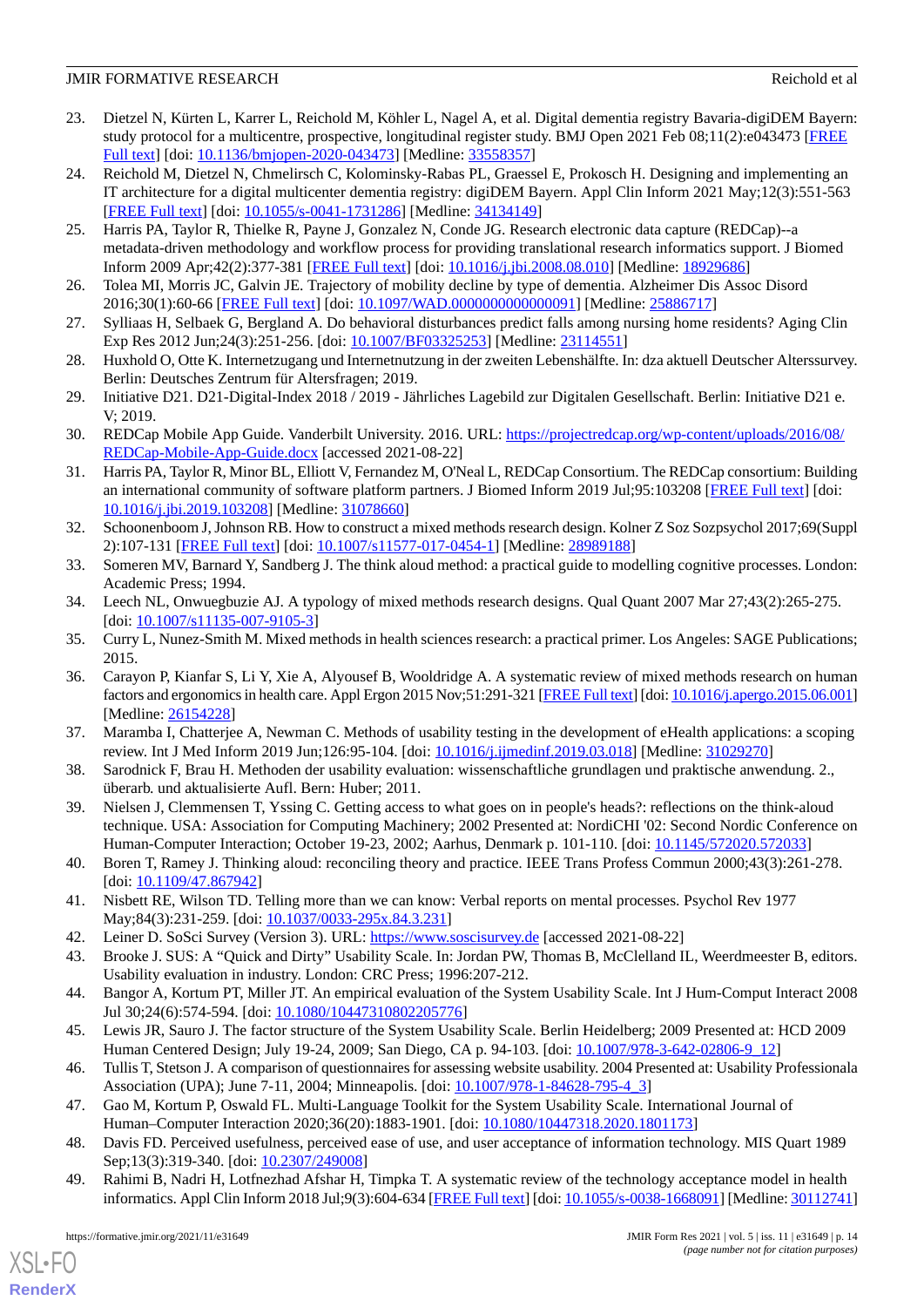- <span id="page-14-0"></span>50. Holden RJ, Karsh B. The technology acceptance model: its past and its future in health care. J Biomed Inform 2010 Feb;43(1):159-172 [[FREE Full text](https://linkinghub.elsevier.com/retrieve/pii/S1532-0464(09)00096-3)] [doi: [10.1016/j.jbi.2009.07.002](http://dx.doi.org/10.1016/j.jbi.2009.07.002)] [Medline: [19615467\]](http://www.ncbi.nlm.nih.gov/entrez/query.fcgi?cmd=Retrieve&db=PubMed&list_uids=19615467&dopt=Abstract)
- <span id="page-14-2"></span><span id="page-14-1"></span>51. Ammenwerth E. Technology acceptance models in health informatics: TAM and UTAUT. Stud Health Technol Inform 2019 Jul 30;263:64-71. [doi: [10.3233/SHTI190111\]](http://dx.doi.org/10.3233/SHTI190111) [Medline: [31411153\]](http://www.ncbi.nlm.nih.gov/entrez/query.fcgi?cmd=Retrieve&db=PubMed&list_uids=31411153&dopt=Abstract)
- <span id="page-14-3"></span>52. Saade R, Kira D. The emotional state of technology acceptance. 2006 Presented at: InSITE 2006: Informing Science + IT Education Conference; June 25-28, 2006; Manchester. [doi: [10.28945/2945](http://dx.doi.org/10.28945/2945)]
- <span id="page-14-4"></span>53. Dönmez-Turan A, Kır M. User anxiety as an external variable of technology acceptance model: A meta-analytic study. Proc Comput Sci 2019;158:715-724. [doi: [10.1016/j.procs.2019.09.107](http://dx.doi.org/10.1016/j.procs.2019.09.107)]
- <span id="page-14-5"></span>54. Venkatesh V, Thong JYL, Xu X. Consumer acceptance and use of information technology: extending the unified theory of acceptance and use of technology. MIS Quart 2012;36(1):157-178. [doi: [10.2307/41410412\]](http://dx.doi.org/10.2307/41410412)
- <span id="page-14-6"></span>55. Venkatesh V, Davis FD. A theoretical extension of the technology acceptance model: four longitudinal field studies. Manag Sci 2000 Feb;46(2):186-204. [doi: [10.1287/mnsc.46.2.186.11926\]](http://dx.doi.org/10.1287/mnsc.46.2.186.11926)
- <span id="page-14-7"></span>56. Lee Y, Lee J, Lee Z. Social influence on technology acceptance behavior. SIGMIS Database 2006 Sep 19;37(2-3):60-75. [doi: [10.1145/1161345.1161355\]](http://dx.doi.org/10.1145/1161345.1161355)
- <span id="page-14-8"></span>57. Venkatesh V, Morris MG, Davis GB, Davis FD. User acceptance of information technology: toward a unified view. MIS Quart 2003;27(3):425. [doi: [10.2307/30036540\]](http://dx.doi.org/10.2307/30036540)
- <span id="page-14-9"></span>58. Spencer L, Ritchie J, Lewis J, Dillon L. Quality in qualitative evaluation: a framework for assessing research evidence - a quality framework. London: Government Chief Social Researcher's Office; 2003.
- <span id="page-14-10"></span>59. Sandelowski M. Sample size in qualitative research. Res Nurs Health 1995 Apr;18(2):179-183. [doi: [10.1002/nur.4770180211](http://dx.doi.org/10.1002/nur.4770180211)] [Medline: [7899572\]](http://www.ncbi.nlm.nih.gov/entrez/query.fcgi?cmd=Retrieve&db=PubMed&list_uids=7899572&dopt=Abstract)
- <span id="page-14-12"></span><span id="page-14-11"></span>60. Sonderegger A, Schmutz S, Sauer J. The influence of age in usability testing. Appl Ergon 2016 Jan;52:291-300. [doi: [10.1016/j.apergo.2015.06.012\]](http://dx.doi.org/10.1016/j.apergo.2015.06.012) [Medline: [26360221](http://www.ncbi.nlm.nih.gov/entrez/query.fcgi?cmd=Retrieve&db=PubMed&list_uids=26360221&dopt=Abstract)]
- <span id="page-14-13"></span>61. Geisen E, Bergstrom J. Usability testing for survey research. Cambridge, MA: Morgan Kaufmann Publishers; Feb 15, 2017.
- <span id="page-14-14"></span>62. Nielsen J. Usability inspection methods. 1994 Presented at: Conference Companion on Human Factors in Computing Systems - CHI '94; April 24-28, 1994; Boston.
- <span id="page-14-15"></span>63. Nielsen J. Usability engineering. London: Academic Press; 1993.
- <span id="page-14-16"></span>64. Mayring P. Qualitative inhaltsanalyse. In: Mey G, Mruck K, editors. Handbuch qualitative forschung in der psychologie. Wiesbaden: VS Verlag für Sozialwissenschaften; 2010:601-613.
- <span id="page-14-17"></span>65. Elo S, Kääriäinen M, Kanste O, Pölkki T, Utriainen K, Kyngäs H. Qualitative content analysis: a focus on trustworthiness. SAGE Open 2014 Feb 11;4(1):215824401452263. [doi: [10.1177/2158244014522633\]](http://dx.doi.org/10.1177/2158244014522633)
- <span id="page-14-18"></span>66. Kuckartz U. Qualitative inhaltsanalyse: methoden, praxis, computerunterstützung. Weinheim Basel: Beltz-Juventa; 2018.
- <span id="page-14-19"></span>67. Zapf D, Brodbeck F, Prümper J. Handlungsorientierte fehlertaxonomie in der mensch-computer interaktion. Zeitschrift für Arbeits- und Organisationspsychologie 1989;33(4):178-187.
- <span id="page-14-20"></span>68. Prümper J. Fehlerbeurteilungen in der mensch-computer interaktion: reliabilitätsanalysen und training einer handlungstheoretischen fehlertaxonomie. Münster: Waxmann; 1994.
- <span id="page-14-21"></span>69. Rödiger KH. Anwendungsbereiche lernen voneinander ... und woraus lernen wir? In: Software-Ergnomie '95. Stuttgart: Vieweg+Teubner; 1995:43-60.
- <span id="page-14-22"></span>70. Noble H, Heale R. Triangulation in research, with examples. Evid Based Nurs 2019 Jul;22(3):67-68. [doi: [10.1136/ebnurs-2019-103145](http://dx.doi.org/10.1136/ebnurs-2019-103145)] [Medline: [31201209\]](http://www.ncbi.nlm.nih.gov/entrez/query.fcgi?cmd=Retrieve&db=PubMed&list_uids=31201209&dopt=Abstract)
- <span id="page-14-24"></span><span id="page-14-23"></span>71. Wicks D. The coding manual for qualitative researchers (3rd edition). Res Organiz Manag 2017 Jun 12;12(2):169-170. [doi: [10.1108/qrom-08-2016-1408](http://dx.doi.org/10.1108/qrom-08-2016-1408)]
- <span id="page-14-25"></span>72. Eysenbach G. The law of attrition. J Med Internet Res 2005 Mar 31;7(1):e11 [[FREE Full text\]](https://www.jmir.org/2005/1/e11/) [doi: [10.2196/jmir.7.1.e11](http://dx.doi.org/10.2196/jmir.7.1.e11)] [Medline: [15829473](http://www.ncbi.nlm.nih.gov/entrez/query.fcgi?cmd=Retrieve&db=PubMed&list_uids=15829473&dopt=Abstract)]
- <span id="page-14-26"></span>73. Juristo N, Moreno AM, Sanchez-Segura M. Analysing the impact of usability on software design. J Syst Soft 2007 Sep;80(9):1506-1516. [doi: [10.1016/j.jss.2007.01.006](http://dx.doi.org/10.1016/j.jss.2007.01.006)]
- 74. Ross J, Gao J. Overcoming the language barrier in mobile user interface design: A case study on a mobile health app. 2015 Presented at: Australasian Conference on Information Systems; 2015; Adelaide.
- <span id="page-14-27"></span>75. Nantel J, Glaser E. The impact of language and culture on perceived website usability. J Engineer Technol Manag 2008 Mar; 25(1-2): 112-122. [doi: 10.1016/j.jengtecman. 2008.01.005]
- <span id="page-14-28"></span>76. Jamison RN, Gracely RH, Raymond SA, Levine JG, Marino B, Herrmann TJ, et al. Comparative study of electronic vs. paper VAS ratings: a randomized, crossover trial using healthy volunteers. Pain 2002 Sep;99(1-2):341-347. [doi: [10.1016/s0304-3959\(02\)00178-1](http://dx.doi.org/10.1016/s0304-3959(02)00178-1)] [Medline: [12237213\]](http://www.ncbi.nlm.nih.gov/entrez/query.fcgi?cmd=Retrieve&db=PubMed&list_uids=12237213&dopt=Abstract)
- <span id="page-14-29"></span>77. McIntosh S, Pérez-Ramos J, Demment MM, Vélez Vega C, Avendaño E, Ossip DJ, et al. Development and implementation of culturally tailored offline mobile health surveys. JMIR Public Health Surveill 2016 Jun 02;2(1):e28 [\[FREE Full text\]](https://publichealth.jmir.org/2016/1/e28/) [doi: [10.2196/publichealth.5408](http://dx.doi.org/10.2196/publichealth.5408)] [Medline: [27256208\]](http://www.ncbi.nlm.nih.gov/entrez/query.fcgi?cmd=Retrieve&db=PubMed&list_uids=27256208&dopt=Abstract)
- 78. Lewis JR. The System Usability Scale: past, present, and future. Int J Hum–Comput Interact 2018 Mar 30;34(7):577-590. [doi: [10.1080/10447318.2018.1455307](http://dx.doi.org/10.1080/10447318.2018.1455307)]
- 79. Turner M, Kitchenham B, Brereton P, Charters S, Budgen D. Does the technology acceptance model predict actual use? A systematic literature review. Inf Soft Technol 2010 May;52(5):463-479. [doi: [10.1016/j.infsof.2009.11.005\]](http://dx.doi.org/10.1016/j.infsof.2009.11.005)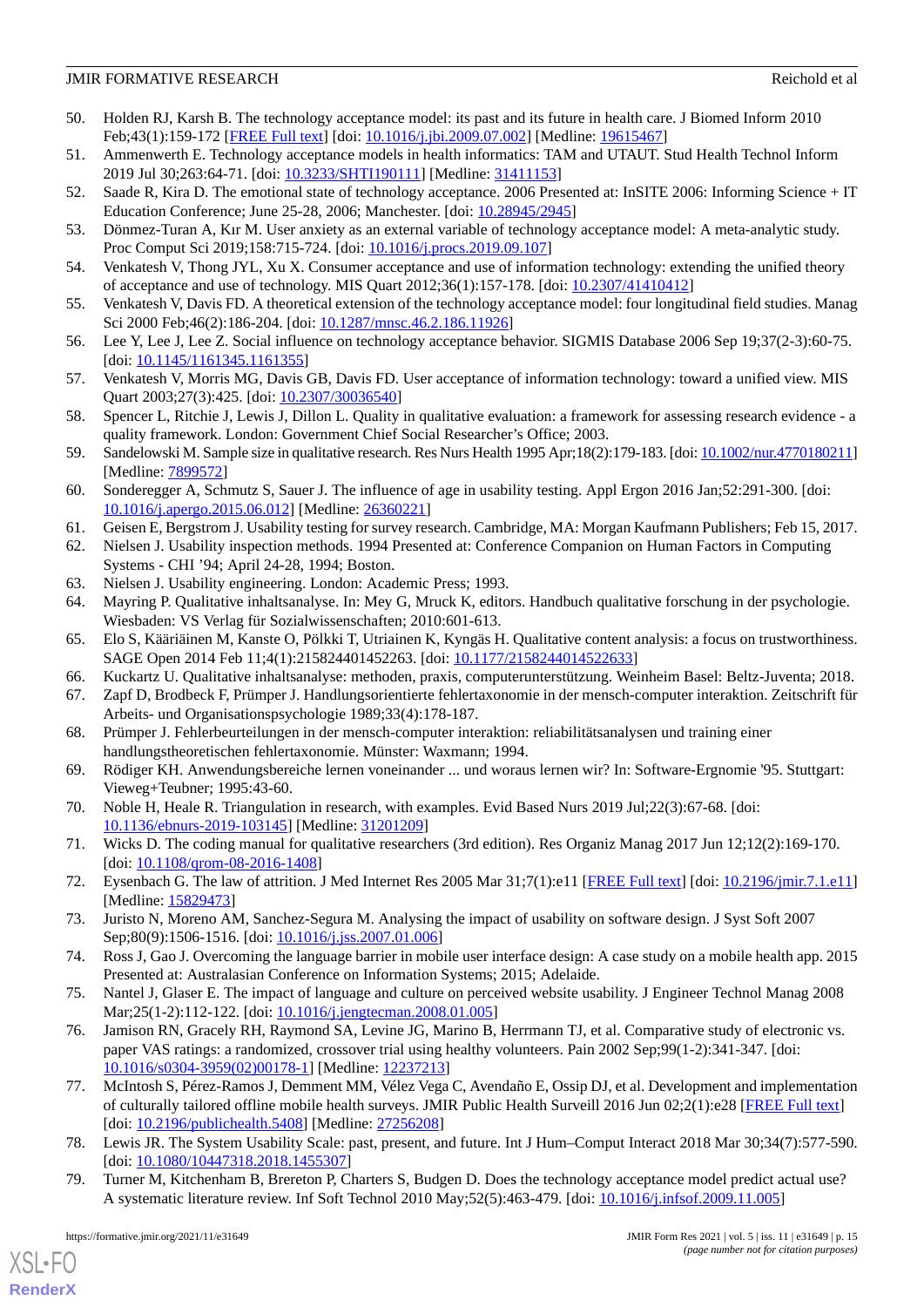- <span id="page-15-0"></span>80. Devaraj S, Kohli R. Performance impacts of information technology: is actual usage the missing link? Manag Sci 2003 Mar;49(3):273-289. [doi: [10.1287/mnsc.49.3.273.12736\]](http://dx.doi.org/10.1287/mnsc.49.3.273.12736)
- <span id="page-15-1"></span>81. Sully BGO, Julious SA, Nicholl J. A reinvestigation of recruitment to randomised, controlled, multicenter trials: a review of trials funded by two UK funding agencies. Trials 2013 Jun 09;14:166 [[FREE Full text](https://trialsjournal.biomedcentral.com/articles/10.1186/1745-6215-14-166)] [doi: [10.1186/1745-6215-14-166](http://dx.doi.org/10.1186/1745-6215-14-166)] [Medline: [23758961](http://www.ncbi.nlm.nih.gov/entrez/query.fcgi?cmd=Retrieve&db=PubMed&list_uids=23758961&dopt=Abstract)]
- <span id="page-15-2"></span>82. Walters SJ, Bonacho Dos Anjos Henriques-Cadby I, Bortolami O, Flight L, Hind D, Jacques RM, et al. Recruitment and retention of participants in randomised controlled trials: a review of trials funded and published by the United Kingdom Health Technology Assessment Programme. BMJ Open 2017 Mar 20;7(3):e015276 [[FREE Full text](https://bmjopen.bmj.com/lookup/pmidlookup?view=long&pmid=28320800)] [doi: [10.1136/bmjopen-2016-015276\]](http://dx.doi.org/10.1136/bmjopen-2016-015276) [Medline: [28320800](http://www.ncbi.nlm.nih.gov/entrez/query.fcgi?cmd=Retrieve&db=PubMed&list_uids=28320800&dopt=Abstract)]
- <span id="page-15-4"></span><span id="page-15-3"></span>83. Behm M, Klenk T. Digitalisierung im Gesundheitssektor. Wiesbaden: Springer Fachmedien; 2019.
- <span id="page-15-5"></span>84. Caumanns J. For discussion: The state of digitization of the German healthcare system. Z Evid Fortbild Qual Gesundhwes 2019 Jun;143:22-29. [doi: [10.1016/j.zefq.2019.04.002\]](http://dx.doi.org/10.1016/j.zefq.2019.04.002) [Medline: [31204267](http://www.ncbi.nlm.nih.gov/entrez/query.fcgi?cmd=Retrieve&db=PubMed&list_uids=31204267&dopt=Abstract)]
- <span id="page-15-6"></span>85. Qiu Y, Yu P. Nursing information systems - applying usability testing to assess the training needs for nursing students. Methods Inf Med 2007;46(4):416-419. [doi: [10.1160/me0437\]](http://dx.doi.org/10.1160/me0437) [Medline: [17694234](http://www.ncbi.nlm.nih.gov/entrez/query.fcgi?cmd=Retrieve&db=PubMed&list_uids=17694234&dopt=Abstract)]
- <span id="page-15-7"></span>86. Nielsen J, Berger J, Gilutz S, Whitenton K. Return on investment (ROI) for usability. Fremont: Nielsen Norman Group; 2003.
- <span id="page-15-8"></span>87. Welker JA. Implementation of electronic data capture systems: barriers and solutions. Contemp Clin Trials 2007 May;28(3):329-336. [doi: [10.1016/j.cct.2007.01.001](http://dx.doi.org/10.1016/j.cct.2007.01.001)] [Medline: [17287151](http://www.ncbi.nlm.nih.gov/entrez/query.fcgi?cmd=Retrieve&db=PubMed&list_uids=17287151&dopt=Abstract)]
- <span id="page-15-9"></span>88. Guidance for Industry - Computerized systems used in clinical trials. US Food and Drug Administration. 2018 Mar 11. URL: [https://www.fda.gov/inspections-compliance-enforcement-and-criminal-investigations/](https://www.fda.gov/inspections-compliance-enforcement-and-criminal-investigations/fda-bioresearch-monitoring-information/guidance-industry-computerized-systems-used-clinical-trials)
- <span id="page-15-10"></span>[fda-bioresearch-monitoring-information/guidance-industry-computerized-systems-used-clinical-trials](https://www.fda.gov/inspections-compliance-enforcement-and-criminal-investigations/fda-bioresearch-monitoring-information/guidance-industry-computerized-systems-used-clinical-trials)[accessed 2021-08-22] 89. Guideline on computerised systems and electronic data in clinical trials. European Medicines Agency. 2021. URL: [https:/](https://www.ema.europa.eu/en/documents/regulatory-procedural-guideline/draft-guideline-computerised-systems-electronic-data-clinical-trials_en.pdf) [/www.ema.europa.eu/en/documents/regulatory-procedural-guideline/](https://www.ema.europa.eu/en/documents/regulatory-procedural-guideline/draft-guideline-computerised-systems-electronic-data-clinical-trials_en.pdf) [draft-guideline-computerised-systems-electronic-data-clinical-trials\\_en.pdf](https://www.ema.europa.eu/en/documents/regulatory-procedural-guideline/draft-guideline-computerised-systems-electronic-data-clinical-trials_en.pdf) [accessed 2021-08-22]
- <span id="page-15-11"></span>90. Ndlovu K, Mauco KL, Grover S. Evaluation of REDCap as an alternative data management and quality improvement tool for cutaneous lymphoma care in Botswana. 2019 Presented at: 12th Health Informatics in Africa Conference; November 20-22, 2019; Gaborone p. 51-57.
- <span id="page-15-13"></span><span id="page-15-12"></span>91. Dunn WD, Cobb J, Levey AI, Gutman DA. REDLetr: workflow and tools to support the migration of legacy clinical data capture systems to REDCap. Int J Med Inform 2016 Sep;93:103-110 [\[FREE Full text](http://europepmc.org/abstract/MED/27396629)] [doi: [10.1016/j.ijmedinf.2016.06.015\]](http://dx.doi.org/10.1016/j.ijmedinf.2016.06.015) [Medline: [27396629](http://www.ncbi.nlm.nih.gov/entrez/query.fcgi?cmd=Retrieve&db=PubMed&list_uids=27396629&dopt=Abstract)]
- <span id="page-15-14"></span>92. Nielsen J, Landauer T. A mathematical model of the finding of usability problems. 1993 Presented at: INTERCHI93: Conference on Human Factors in Computing; April 24-29, 1993; Amsterdam. [doi: [10.1145/169059.169166\]](http://dx.doi.org/10.1145/169059.169166)
- <span id="page-15-15"></span>93. Nielsen J. How many test users in a usability study? Nielsen Norman Group. 2012. URL: [https://www.nngroup.com/articles/](https://www.nngroup.com/articles/how-many-test-users/) [how-many-test-users/](https://www.nngroup.com/articles/how-many-test-users/) [accessed 2021-08-22]
- <span id="page-15-16"></span>94. Faulkner L. Beyond the five-user assumption: Benefits of increased sample sizes in usability testing. Behavior Res Methods Instrument Comput 2003 Aug;35(3):379-383. [doi: [10.3758/BF03195514](http://dx.doi.org/10.3758/BF03195514)]
- <span id="page-15-17"></span>95. Hwang W, Salvendy G. Number of people required for usability evaluation. Commun ACM 2010 May 01;53(5):130-133. [doi: [10.1145/1735223.1735255\]](http://dx.doi.org/10.1145/1735223.1735255)
- <span id="page-15-18"></span>96. Tenzer F. Anteil der Nutzer von Tablets in Deutschland 2020. Statista. 2020. URL: [https://de.statista.com/statistik/daten/](https://de.statista.com/statistik/daten/studie/319281/umfrage/anteil-der-tablet-nutzer-in-deutschland/) [studie/319281/umfrage/anteil-der-tablet-nutzer-in-deutschland/](https://de.statista.com/statistik/daten/studie/319281/umfrage/anteil-der-tablet-nutzer-in-deutschland/) [accessed 2021-08-22]
- 97. Etchells E, Bailey C, Biason R, DeSousa S, Fowler L, Johnson K, et al. Human factors in action: getting "pumped" at a nursing usability laboratory. Healthc Q 2006;9 Spec No:69-74 [\[FREE Full text\]](http://www.longwoods.com/product.php?productid=18463) [doi: [10.12927/hcq.2013.18463\]](http://dx.doi.org/10.12927/hcq.2013.18463) [Medline: [17087172](http://www.ncbi.nlm.nih.gov/entrez/query.fcgi?cmd=Retrieve&db=PubMed&list_uids=17087172&dopt=Abstract)]
- 98. Aiyegbusi OL. Key methodological considerations for usability testing of electronic patient-reported outcome (ePRO) systems. Qual Life Res 2020 Feb;29(2):325-333 [[FREE Full text\]](http://europepmc.org/abstract/MED/31691202) [doi: [10.1007/s11136-019-02329-z](http://dx.doi.org/10.1007/s11136-019-02329-z)] [Medline: [31691202](http://www.ncbi.nlm.nih.gov/entrez/query.fcgi?cmd=Retrieve&db=PubMed&list_uids=31691202&dopt=Abstract)]

# **Abbreviations**

**digiDEM Bayern:** Digital Dementia Registry Bavaria **EDC:** electronic data capture **REDCap:** Research Electronic Data Capture **SUS:** System Usability Scale **TAM:** Technology Acceptance Model